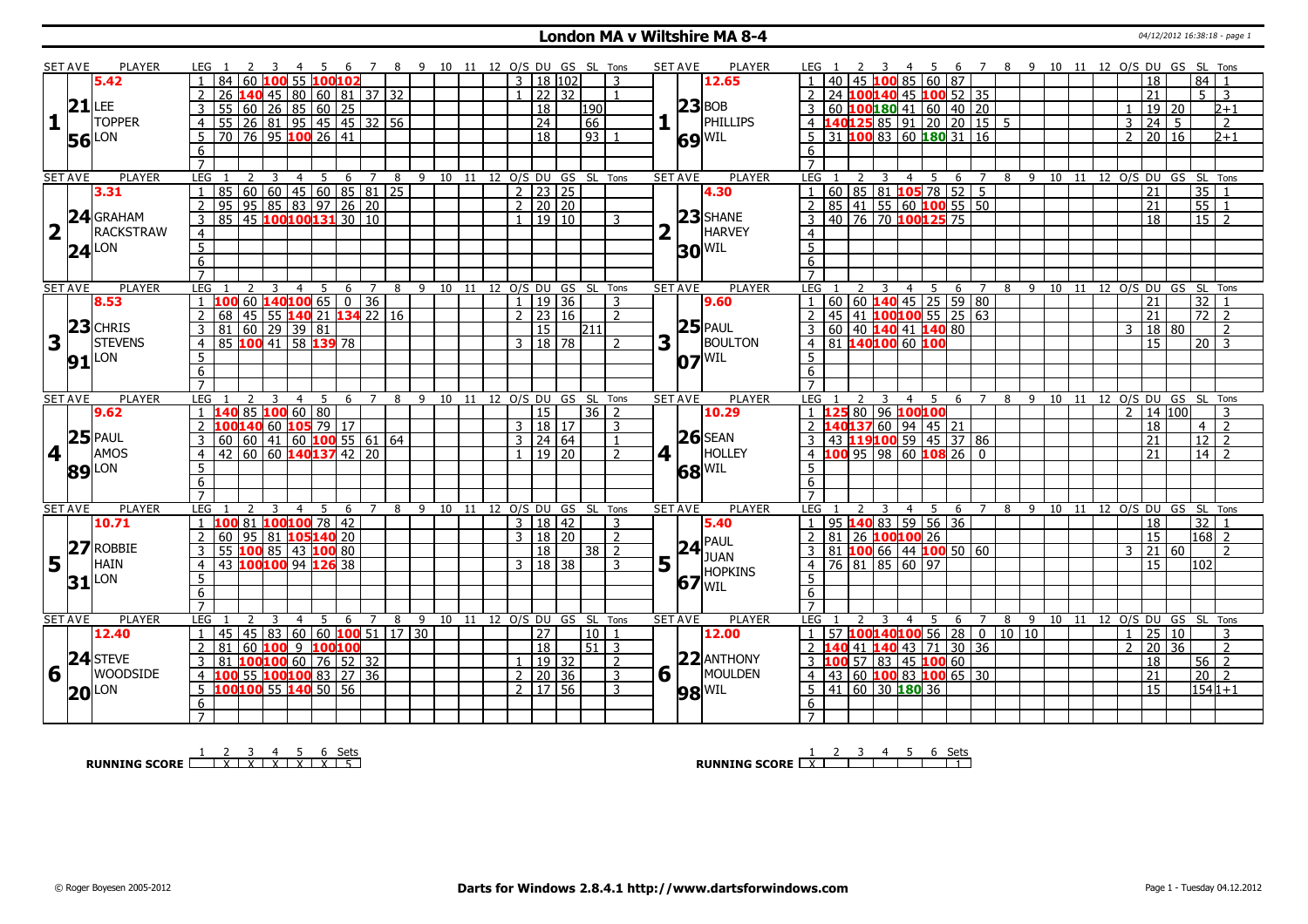### **London MA v Wiltshire MA 8-4 Discrete All 2012 16:38:18 - page 2**

|                         | <b>SET AVE</b>      | PLAYER            | LEG 1                             |                                           |                                       | -4             | 5 6 7 8 9 10 11 12 O/S DU GS SL Tons |     |                        |   |  |  |                |                       |                     |                                |                |     | <b>SET AVE</b>        | <b>PLAYER</b>         | LEG 1                             |                                                                        |     |                |     |                           |                        |   |           |  |                |                  |                     |                 | 2 3 4 5 6 7 8 9 10 11 12 O/S DU GS SL Tons |  |
|-------------------------|---------------------|-------------------|-----------------------------------|-------------------------------------------|---------------------------------------|----------------|--------------------------------------|-----|------------------------|---|--|--|----------------|-----------------------|---------------------|--------------------------------|----------------|-----|-----------------------|-----------------------|-----------------------------------|------------------------------------------------------------------------|-----|----------------|-----|---------------------------|------------------------|---|-----------|--|----------------|------------------|---------------------|-----------------|--------------------------------------------|--|
|                         |                     | 4.98              |                                   | 45                                        | 121 81 I                              |                | 98 60 96                             |     |                        |   |  |  | $\overline{3}$ |                       | 18   96             |                                |                |     |                       | 4.40                  |                                   | 100 60 60 43 140 58                                                    |     |                |     |                           |                        |   |           |  |                | 18               |                     | 40 l            |                                            |  |
|                         |                     |                   |                                   | 60 <b>137</b> 85   97   82   20   10   10 |                                       |                |                                      |     |                        |   |  |  | $\mathbf{1}$   |                       | 22 10               |                                | $\mathbf{1}$   |     |                       |                       |                                   | $2$ 83 100 60 45 60 41 52                                              |     |                |     |                           |                        |   |           |  |                | $\overline{21}$  |                     |                 | $60$   1                                   |  |
|                         |                     | $25$ GEORGE       | 3                                 | 40 140 91 100 65 45 20                    |                                       |                |                                      |     |                        |   |  |  | $\mathbf{1}$   |                       | 19 20               |                                | $\mathcal{P}$  |     |                       | $21$ DAVE             |                                   | 3   41   100   60   60   60   28   42                                  |     |                |     |                           |                        |   |           |  |                | 21               |                     |                 | $110$ 1                                    |  |
| $\overline{\mathbf{z}}$ |                     | <b>KILLINGTON</b> | $\overline{4}$                    |                                           |                                       |                |                                      |     |                        |   |  |  |                |                       |                     |                                |                | 7   | $\mathbf{L}$          | <b>WICKS</b>          | $\overline{4}$                    |                                                                        |     |                |     |                           |                        |   |           |  |                |                  |                     |                 |                                            |  |
|                         |                     |                   |                                   |                                           |                                       |                |                                      |     |                        |   |  |  |                |                       |                     |                                |                |     |                       |                       | 5 <sup>1</sup>                    |                                                                        |     |                |     |                           |                        |   |           |  |                |                  |                     |                 |                                            |  |
|                         |                     | 47 <sup>LON</sup> | $\overline{5}$                    |                                           |                                       |                |                                      |     |                        |   |  |  |                |                       |                     |                                |                |     |                       | $55^{\text{WIL}}$     |                                   |                                                                        |     |                |     |                           |                        |   |           |  |                |                  |                     |                 |                                            |  |
|                         |                     |                   | 6                                 |                                           |                                       |                |                                      |     |                        |   |  |  |                |                       |                     |                                |                |     |                       |                       | 6                                 |                                                                        |     |                |     |                           |                        |   |           |  |                |                  |                     |                 |                                            |  |
|                         |                     |                   | $\overline{7}$                    |                                           |                                       |                |                                      |     |                        |   |  |  |                |                       |                     |                                |                |     |                       |                       | $\overline{7}$                    |                                                                        |     |                |     |                           |                        |   |           |  |                |                  |                     |                 |                                            |  |
|                         | <b>SET AVE</b>      | <b>PLAYER</b>     | LEG                               |                                           |                                       |                | -5                                   | - 6 | <sup>7</sup>           | 8 |  |  |                |                       |                     | 9 10 11 12 O/S DU GS SL Tons   |                |     | <b>SET AVE</b>        | <b>PLAYER</b>         | LEG                               |                                                                        | - 3 | $\overline{4}$ | 5   | 6                         | $\overline{7}$         |   |           |  |                |                  |                     |                 | 8 9 10 11 12 O/S DU GS SL Tons             |  |
|                         |                     | 7.66              |                                   | 60                                        | 60   61   80 <b> 125</b> 59   16   40 |                |                                      |     |                        |   |  |  |                |                       | $2 \mid 23 \mid 40$ |                                | $\mathbf{1}$   |     |                       | 10.79                 |                                   | 41                                                                     |     |                |     | 145 60 55 100140 20       |                        |   |           |  |                | 21               |                     |                 | $40\overline{2}$                           |  |
|                         |                     |                   | $\overline{2}$                    | 99                                        | 140 44 40 55 86 21                    |                |                                      |     |                        |   |  |  |                | $\overline{21}$       |                     | 16 1                           |                |     |                       |                       |                                   | 2 43 60 100 81 139 39 29 10                                            |     |                |     |                           |                        |   |           |  | $2^{\circ}$    | 23               | 10                  |                 | $\overline{z}$                             |  |
|                         |                     | $24$ TONY         | 3                                 | 1401006035604660                          |                                       |                |                                      |     |                        |   |  |  | $\overline{2}$ |                       | 20 60               |                                | $\overline{2}$ |     |                       | $23$ MICHAEL          |                                   | 3 85 100100100100 8                                                    |     |                |     |                           |                        |   |           |  |                | 18               |                     |                 | 8 I<br>$\overline{4}$                      |  |
| 8                       | $\mathbf{L}$        | HAMIT             |                                   | <b>40 45 41 121 81 73</b>                 |                                       |                |                                      |     |                        |   |  |  | $\overline{3}$ |                       | $18 \overline{)73}$ |                                | 2              |     | $8\vert$ <sup>T</sup> | DUGGAN                |                                   | 4 100 81 43 100 59 58                                                  |     |                |     |                           |                        |   |           |  |                | $\overline{18}$  |                     | $\overline{60}$ | $\overline{z}$                             |  |
|                         | $24$ <sup>LON</sup> |                   | $\overline{5}$                    |                                           |                                       |                |                                      |     |                        |   |  |  |                |                       |                     |                                |                |     |                       | $70^{\text{WIL}}$     | 5                                 |                                                                        |     |                |     |                           |                        |   |           |  |                |                  |                     |                 |                                            |  |
|                         |                     |                   | 6                                 |                                           |                                       |                |                                      |     |                        |   |  |  |                |                       |                     |                                |                |     |                       |                       | 6                                 |                                                                        |     |                |     |                           |                        |   |           |  |                |                  |                     |                 |                                            |  |
|                         |                     |                   | $\overline{7}$                    |                                           |                                       |                |                                      |     |                        |   |  |  |                |                       |                     |                                |                |     |                       |                       | $\overline{7}$                    |                                                                        |     |                |     |                           |                        |   |           |  |                |                  |                     |                 |                                            |  |
|                         | <b>SET AVE</b>      | PLAYER            | LEG                               |                                           | 3                                     | $\overline{4}$ | 5<br>6                               |     | $\overline{7}$         | 8 |  |  |                |                       |                     | 9 10 11 12 O/S DU GS SL Tons   |                |     | <b>SET AVE</b>        | <b>PLAYER</b>         | LEG                               |                                                                        | 3   |                |     | 4 5 6 7                   |                        |   | 8 9 10 11 |  |                |                  |                     |                 | 12 O/S DU GS SL Tons                       |  |
|                         |                     | 5.20              |                                   | $141$ 22 60 80 100 60                     |                                       |                |                                      |     |                        |   |  |  |                | 18                    |                     | 138                            |                |     |                       | 8.45                  |                                   | 99 42 180 140 26 10 4                                                  |     |                |     |                           |                        |   |           |  | $\mathbf{1}$   | 19               | $\overline{4}$      |                 | $2+1$                                      |  |
|                         |                     |                   | 2                                 | 99 140 45 81 60                           |                                       |                |                                      |     |                        |   |  |  |                | $\overline{15}$       |                     | 76 1                           |                |     |                       |                       |                                   | 2 140 28 97 140 96                                                     |     |                |     |                           |                        |   |           |  | $\overline{3}$ |                  | 15 96               |                 | $\overline{2}$                             |  |
|                         |                     | $25$ LEWIS        | $\overline{3}$                    | 60 180 55 100 58                          |                                       |                |                                      |     |                        |   |  |  |                | 15                    |                     | $482+1$                        |                |     |                       | $30$ JACK             |                                   | 3 140 85 43 88 105 40                                                  |     |                |     |                           |                        |   |           |  | 1 <sup>1</sup> |                  | $16 \mid 40$        |                 | $\overline{2}$                             |  |
| $\overline{9}$          |                     | MCGURN            | $\overline{4}$                    |                                           |                                       |                |                                      |     |                        |   |  |  |                |                       |                     |                                |                | 9   | $\mathbf{L}$          | <b>TWEDDELL</b>       | $\overline{4}$                    |                                                                        |     |                |     |                           |                        |   |           |  |                |                  |                     |                 |                                            |  |
|                         | 85 LON              |                   | $\overline{5}$                    |                                           |                                       |                |                                      |     |                        |   |  |  |                |                       |                     |                                |                |     |                       | $ 06 $ <sup>WIL</sup> | $\overline{5}$                    |                                                                        |     |                |     |                           |                        |   |           |  |                |                  |                     |                 |                                            |  |
|                         |                     |                   | $\overline{6}$                    |                                           |                                       |                |                                      |     |                        |   |  |  |                |                       |                     |                                |                |     |                       |                       | 6                                 |                                                                        |     |                |     |                           |                        |   |           |  |                |                  |                     |                 |                                            |  |
|                         |                     |                   | $\overline{7}$                    |                                           |                                       |                |                                      |     |                        |   |  |  |                |                       |                     |                                |                |     |                       |                       | $\overline{7}$                    |                                                                        |     |                |     |                           |                        |   |           |  |                |                  |                     |                 |                                            |  |
|                         | <b>SET AVE</b>      | <b>PLAYER</b>     | LEG                               |                                           |                                       | $\overline{4}$ | 5 6 7 8 9 10 11 12 0/S DU GS SL Tons |     |                        |   |  |  |                |                       |                     |                                |                |     | <b>SET AVE</b>        | <b>PLAYER</b>         | LEG :                             |                                                                        |     |                |     | 4 5 6 7                   |                        |   | 8 9 10 11 |  |                |                  |                     |                 | 12 O/S DU GS SL Tons                       |  |
|                         |                     |                   |                                   |                                           |                                       |                |                                      |     |                        |   |  |  |                |                       |                     |                                |                |     |                       |                       |                                   |                                                                        |     |                |     |                           |                        |   |           |  |                |                  |                     |                 |                                            |  |
|                         |                     | 9.58              |                                   | 26 I                                      | 43                                    |                |                                      |     | 29 84 43 100 100 36 40 |   |  |  | $\mathbf{1}$   |                       | 25 40               |                                | $\overline{z}$ |     |                       | 10.40                 |                                   |                                                                        |     |                |     |                           |                        |   |           |  |                | 24               |                     | 32              |                                            |  |
|                         |                     |                   |                                   | 83                                        |                                       |                |                                      |     |                        |   |  |  | $\mathcal{F}$  |                       | $15\overline{)38}$  |                                | $3+1$          |     |                       |                       |                                   |                                                                        |     |                |     |                           | 96 60 96 57 60 40 60 0 |   |           |  |                | 15               |                     |                 | $20 1+1$                                   |  |
|                         |                     | $22$ PAUL         |                                   | 60 <sup>1</sup>                           | 100100180 38                          |                |                                      |     |                        |   |  |  |                |                       |                     |                                | $\overline{1}$ |     |                       | $24$ LEE              |                                   | 85 180 77 47 92                                                        |     |                |     |                           |                        |   |           |  | 3              |                  | $\overline{4}$      |                 | 3                                          |  |
|                         |                     | KILLINGTON        | $\overline{4}$                    |                                           | 43 40 60 <b>138</b> 45 59 16          |                |                                      |     |                        |   |  |  |                | 24<br>$\overline{15}$ |                     | 40                             |                |     |                       |                       |                                   |                                                                        |     |                |     | $-40$ 100 85 100 68 4 0 4 |                        |   |           |  |                | 24               | $2 \mid 17 \mid 20$ |                 | $\overline{2}$                             |  |
| 10 L                    |                     |                   | 5                                 | 68 140 55 81 57                           |                                       |                |                                      |     |                        |   |  |  |                |                       |                     | 100                            |                | LOI |                       | EVANS                 | 5                                 | 4 100 140 91 94 56 20                                                  |     |                |     |                           |                        |   |           |  |                | $\overline{22}$  | $\overline{4}$      |                 | $\overline{2}$                             |  |
|                         | $77$ <sup>LON</sup> |                   |                                   | $97$ 43 100 39 81 38 83 0                 |                                       |                |                                      |     |                        |   |  |  |                | $\overline{24}$       |                     | $\overline{20}$                |                |     |                       | $05$ <sup>WIL</sup>   |                                   | 68 140 57 140 56 30 6 4                                                |     |                |     |                           |                        |   |           |  |                |                  |                     |                 |                                            |  |
|                         |                     |                   | $6 \overline{}$<br>$\overline{7}$ |                                           |                                       |                |                                      |     |                        |   |  |  |                |                       |                     |                                |                |     |                       |                       | $6\overline{6}$<br>$\overline{7}$ |                                                                        |     |                |     |                           |                        |   |           |  |                |                  |                     |                 |                                            |  |
|                         |                     | PLAYER            |                                   |                                           |                                       |                | -5                                   |     | $\overline{7}$         |   |  |  |                |                       |                     |                                |                |     |                       |                       |                                   |                                                                        | ़   |                |     |                           | $\overline{7}$         |   |           |  |                |                  |                     |                 |                                            |  |
|                         | <b>SET AVE</b>      |                   | LEG                               | 81                                        |                                       | 4              |                                      | 6   |                        |   |  |  |                | $3 \mid 21 \mid 72$   |                     | 8 9 10 11 12 O/S DU GS SL Tons | $\mathbf{1}$   |     | <b>SET AVE</b>        | <b>PLAYER</b><br>7.45 | LEG                               |                                                                        |     | 4              | - 5 | 6                         |                        |   |           |  |                | 21               |                     |                 | 8 9 10 11 12 O/S DU GS SL Tons<br>$85$   1 |  |
|                         |                     | 8.75              |                                   |                                           | $60$ 85 100 11 92 72                  |                |                                      |     |                        |   |  |  |                |                       |                     | $12$   2                       |                |     |                       |                       |                                   | $1 \overline{100} 83 \overline{141} 60 \overline{57} 26 \overline{49}$ |     |                |     |                           |                        |   |           |  | $\mathcal{L}$  |                  |                     |                 | $\overline{2}$                             |  |
|                         |                     |                   | 2                                 | 85                                        | 60   100   35   100   97   12         |                |                                      |     |                        |   |  |  |                | 21                    |                     |                                |                |     |                       |                       |                                   | 2 100 55 81 45 75 105 40                                               |     |                |     |                           |                        |   |           |  |                | 20               | 40                  |                 |                                            |  |
|                         | $26$ LEE            |                   | 3                                 |                                           | 60 99 100 82 25                       |                |                                      |     |                        |   |  |  |                |                       | 2 17 25             |                                | $\overline{2}$ |     |                       | $24$ CHRIS            |                                   | 3   60   58   85   100   43   60                                       |     |                |     |                           |                        |   |           |  |                | $\overline{18}$  |                     |                 | 95 1                                       |  |
|                         |                     | $11$   CLIFFORD   | 4                                 | 100 55 100 140 70 36                      |                                       |                |                                      |     |                        |   |  |  |                |                       | $2 \mid 17 \mid 36$ |                                | 3              |     | $1\vert$ $\vert$      | AUBREY                |                                   | 4 140 59 100 100 82                                                    |     |                |     |                           |                        |   |           |  |                | 15               |                     |                 | $20 \mid 3$                                |  |
|                         | $21$ <sup>LON</sup> |                   | $\overline{5}$                    |                                           |                                       |                |                                      |     |                        |   |  |  |                |                       |                     |                                |                |     |                       | $38$ <sup>WIL</sup>   | 5                                 |                                                                        |     |                |     |                           |                        |   |           |  |                |                  |                     |                 |                                            |  |
|                         |                     |                   | 6                                 |                                           |                                       |                |                                      |     |                        |   |  |  |                |                       |                     |                                |                |     |                       |                       | 6                                 |                                                                        |     |                |     |                           |                        |   |           |  |                |                  |                     |                 |                                            |  |
|                         |                     |                   | $\overline{7}$                    |                                           |                                       |                |                                      |     |                        |   |  |  |                |                       |                     |                                |                |     |                       |                       |                                   |                                                                        |     |                |     |                           |                        |   |           |  |                |                  |                     |                 |                                            |  |
|                         | <b>SET AVE</b>      | <b>PLAYER</b>     | LEG                               |                                           |                                       | $\overline{4}$ | -5                                   | 6   | $\overline{7}$         |   |  |  |                |                       |                     | 8 9 10 11 12 0/S DU GS SL Tons |                |     | <b>SET AVE</b>        | PLAYER                | LEG <sub>1</sub>                  |                                                                        |     | $\overline{4}$ | - 5 | 6                         | $\overline{7}$         | 8 | 9 10 11   |  |                |                  |                     |                 | 12 O/S DU GS SL Tons                       |  |
|                         |                     | 5.10              |                                   | 45                                        | 58                                    |                | 26   60   60   60   20               |     |                        |   |  |  |                | 21                    |                     | 172                            |                |     |                       | 11.97                 |                                   | 60 100 22 60 97 7 155                                                  |     |                |     |                           |                        |   |           |  | $\mathbf{3}$   |                  | 21 155              |                 | $\overline{2}$                             |  |
|                         |                     |                   | $\overline{2}$                    |                                           | 99                                    |                | 44 100 87 18 20                      |     |                        |   |  |  |                |                       | $3 \mid 21 \mid 20$ |                                | 2              |     |                       |                       |                                   | 2 <b>121</b> 43 95 <b>100</b> 42 45 15                                 |     |                |     |                           |                        |   |           |  |                | 21               |                     |                 | $40$   2                                   |  |
|                         |                     | $21$ RICHARD      | 3                                 | 83                                        | 93 <b>100</b> 48 83 54 21             |                |                                      |     |                        |   |  |  |                | $\overline{21}$       |                     | $19$ $1$                       |                |     |                       | $24$ TERRY            |                                   | 3   60   140   45   60   60   41   95                                  |     |                |     |                           |                        |   |           |  |                | $3 \mid 21 \mid$ | 95                  |                 | $\overline{1}$                             |  |
| 12 <sub>1</sub>         |                     | ANGELO            | $\overline{4}$                    | 44                                        |                                       |                |                                      |     |                        |   |  |  |                | 3   24                | $\overline{7}$      |                                | $1 + 1$        |     | 2 <sub>1</sub>        | <b>WOOD</b>           |                                   | 4 100 85 60 83 41 43 57 8                                              |     |                |     |                           |                        |   |           |  |                | 24               |                     |                 | $24$   1                                   |  |
|                         | $84$ <sup>LON</sup> |                   | 5                                 | 84 97 43 96 95                            |                                       |                |                                      |     |                        |   |  |  |                | 15                    |                     | 86                             |                |     |                       | $17$ <sup>WIL</sup>   |                                   | 5 100140121120 20                                                      |     |                |     |                           |                        |   |           |  | $\overline{2}$ |                  | 14 20               |                 | $\overline{4}$                             |  |
|                         |                     |                   | 6<br>$\overline{7}$               |                                           |                                       |                |                                      |     |                        |   |  |  |                |                       |                     |                                |                |     |                       |                       | 6                                 |                                                                        |     |                |     |                           |                        |   |           |  |                |                  |                     |                 |                                            |  |

| 10<br>ーー<br><b>RUNNING SCORE</b><br>.                     | . ממ<br>ししい<br><b>RUNNING SCORE</b>                                                         |
|-----------------------------------------------------------|---------------------------------------------------------------------------------------------|
| OP:<br><b>22234</b><br>Hain 27.3.<br>London<br>· Robbie · | weddell $30.06$<br>wultchiro MA<br>$1$ $\cap$ $P1$<br>امجات<br><b>WILSHIFE MA</b><br>.<br>ັ |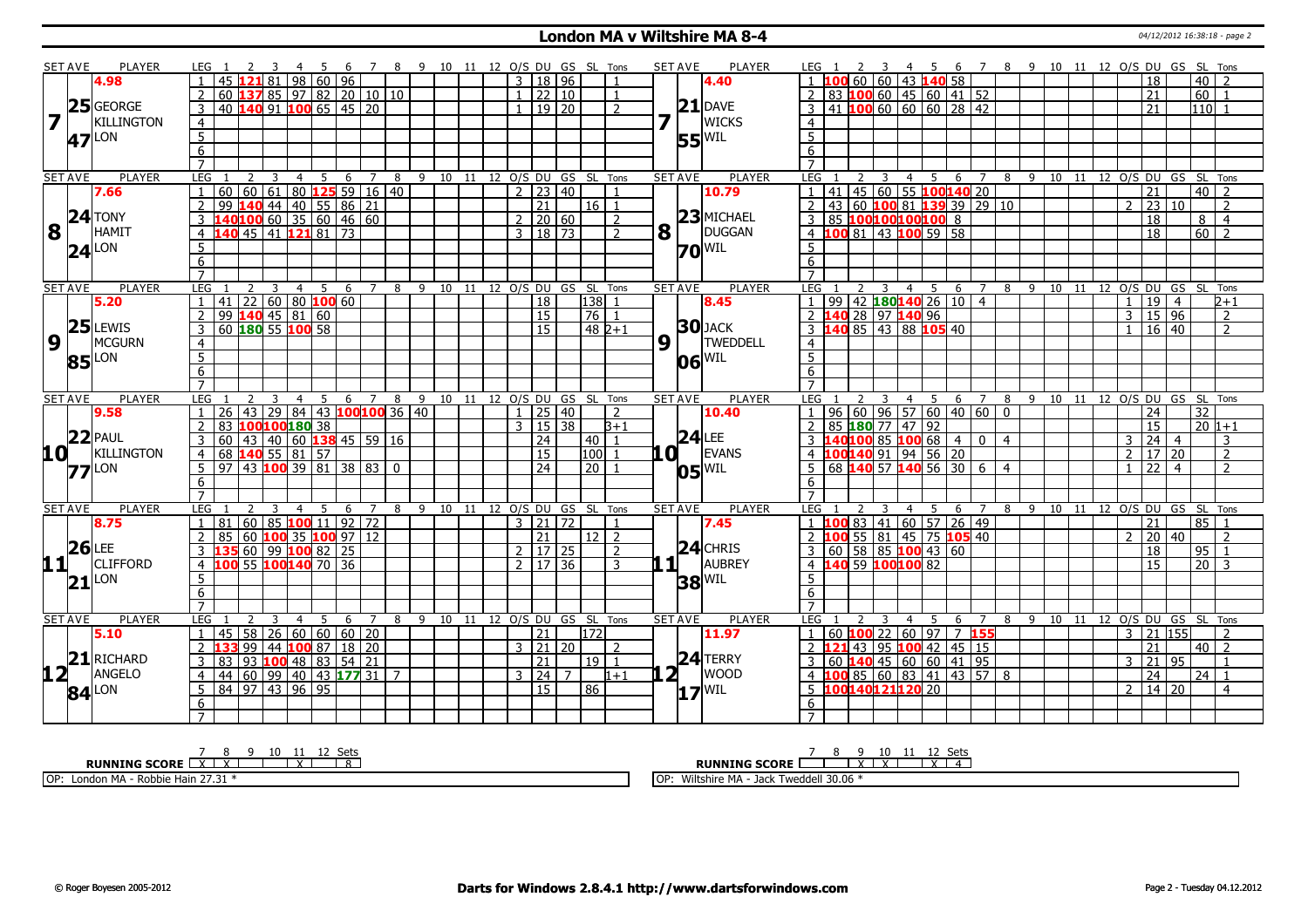# **London MA**

# **Wiltshire MA**

| <b>PLAYER</b>            |    | lw/Llwonllost | <b>AVE</b> | <b>TAVE</b> | <b>POINTS DARTS TONS TON+130</b> |     |  | <b>TONS</b> | <b>PLAYER</b>            |    | W/L WON LOST | <b>AVE</b> |       | TAVE POINTS DARTS TONS TON+ 180 |     |    |      | <b>TONS</b> |
|--------------------------|----|---------------|------------|-------------|----------------------------------|-----|--|-------------|--------------------------|----|--------------|------------|-------|---------------------------------|-----|----|------|-------------|
| Lee Topper               |    |               | 21.56      | 5.42        | 2156                             | 100 |  | $5 + 0$     | <b>Bob Phillips</b>      |    |              | 23.69      | 12.65 | 2416                            | 102 |    |      | $10 + 2$    |
| <b>Graham Rackstraw</b>  |    |               | 24.24      | 3.31        | 1503                             | 62  |  | $3 + C$     | <b>Shane Harvey</b>      |    |              | 23.30      | 4.30  | 1398                            | 60  |    |      | $4 + 0$     |
| Chris Stevens            |    |               | 23.91      | 8.53        | 1793                             | 75  |  | $7 + 0$     | <b>Paul Boulton</b>      |    |              | 25.07      | 9.60  | 1880                            | 75  |    |      | $8 + 0$     |
| <b>Paul Amos</b>         |    |               | 25.89      | 9.62        | 1968                             | 76  |  | $8 + 0$     | <b>Sean Holley</b>       |    |              | 26.68      | 10.29 | 1974                            | 74  |    |      | $9 + 0$     |
| Robbie Hain              |    |               | 27.31      | 10.71       | 1966                             | 72  |  | $10 + 0$    | <b>Paul Juan Hopkins</b> |    |              | 24.67      | 5.40  | 1702                            | 69  |    |      | $5+0$       |
| <b>Steve Woodside</b>    |    |               | 24.20      | 12.40       | 2444                             | 101 |  | $12+0$      | Anthony Moulden          |    |              | 22.98      | 12.00 | 2275                            | 99  |    |      | $10 + 1$    |
| <b>George Killington</b> |    | 0             | 25.47      | 4.98        | 1503                             | 59  |  | $4 + C$     | Dave Wicks               |    |              | 21.55      | 4.40  | 1293                            | 60  |    |      | $4 + 0$     |
| <b>Tony Hamit</b>        |    |               | 24.24      | 7.66        | 1988                             | 82  |  | $6+$        | Michael Duggan           |    |              | 23.70      | 10.79 | 1896                            | 80  |    |      | $10 + 0$    |
| Lewis McGurn             |    |               | 25.85      | 5.20        | 1241                             | 48  |  | $4 + 1$     | Jack Tweddell            |    |              | 30.06      | 8.45  | 1503                            | 50  |    |      | 6+1         |
| <b>Paul Killington</b>   |    |               | 22.77      | 9.58        | 2345                             | 103 |  | $8 + 1$     | Lee Evans                |    |              | 24.05      | 10.40 | 2453                            | 102 |    |      | $8 + 1$     |
| Lee Clifford             |    |               | 26.21      | 8.75        | 1992                             | 76  |  | $8 + 6$     | <b>Chris Aubrey</b>      |    |              | 24.38      | 7.45  | 1804                            | 74  | h  |      | 7+0         |
| <b>Richard Angelo</b>    |    |               | 21.84      | 6.87        | 2228                             | 102 |  | $4 + 1$     | <b>Terry Wood</b>        |    |              | 24.1       | 11.97 | 2441                            | 101 |    |      | $10 + 0$    |
| <b>TOTALS</b>            | 30 | 19            | 24.19      |             | 23127                            | 956 |  | $79 + 3$    | <b>TOTALS</b>            | 19 |              | 24.35      |       | 23035                           | 946 | 61 | 25 I | $91 + 5$    |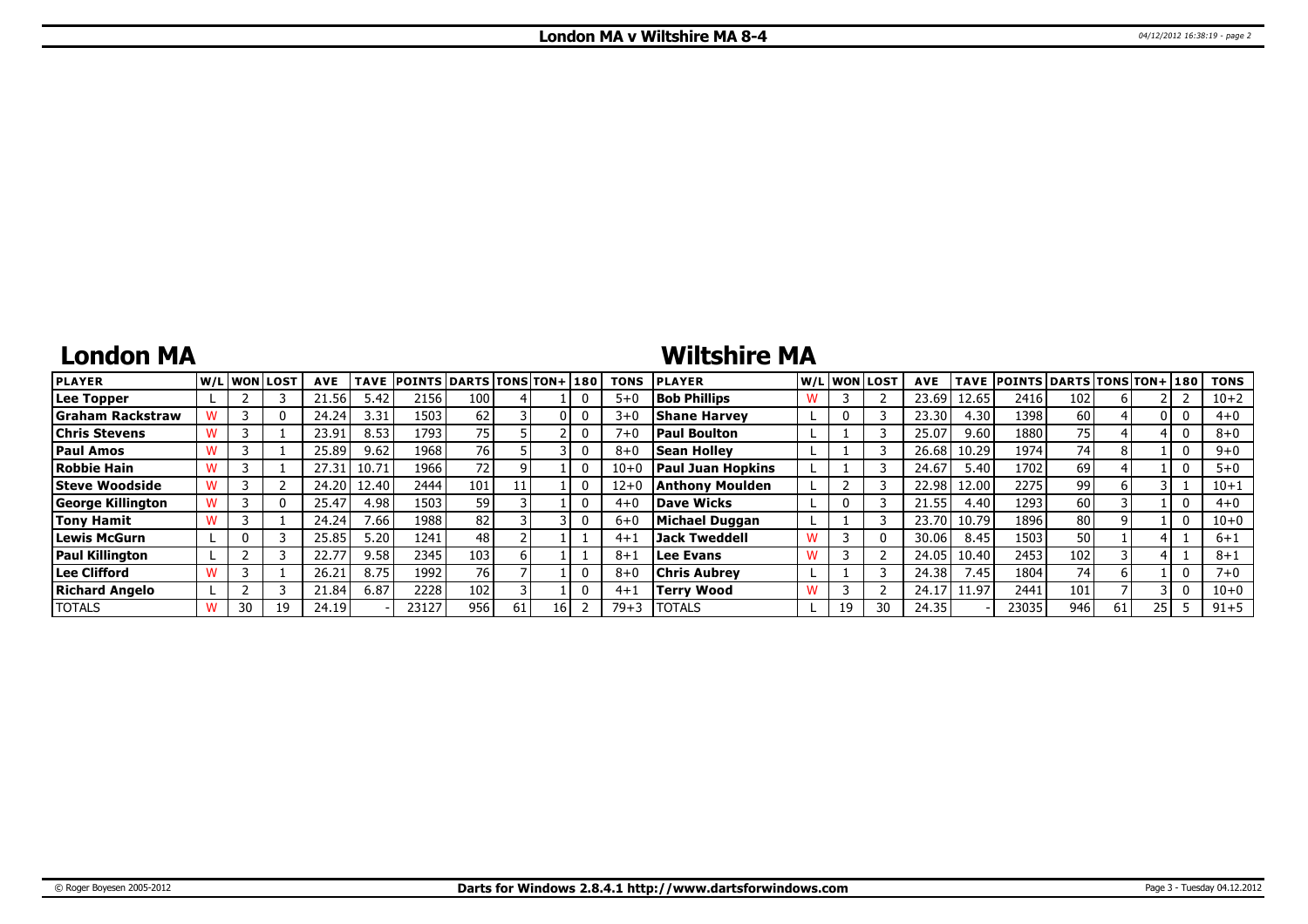### **London WA v Wiltshire WA 5-1 12.12.12.12.12.12.12.12.16:38:46 - page 1**

|                         | SET AVE        | <b>PLAYER</b>          | LEG 1                                                                                                                         | -5<br><sup>7</sup>         | 8 <sup>9</sup>               | 10 11 12 O/S DU GS SL Tons            |                |                                   |                      |                |                | <b>SET AVE</b>   | PLAYER                |                                                                                         |             |                              |                |              |              | 6 7 8 9 10 11 12 0/S DU GS SL Tons |                       |                                  |                   |
|-------------------------|----------------|------------------------|-------------------------------------------------------------------------------------------------------------------------------|----------------------------|------------------------------|---------------------------------------|----------------|-----------------------------------|----------------------|----------------|----------------|------------------|-----------------------|-----------------------------------------------------------------------------------------|-------------|------------------------------|----------------|--------------|--------------|------------------------------------|-----------------------|----------------------------------|-------------------|
|                         |                | 6.60                   | 60   60 <b> 140</b>                                                                                                           | 24   40   70               |                              | 16 16                                 |                | $\overline{2}$<br>$\overline{29}$ | 16                   |                |                |                  | 5.20                  |                                                                                         |             | 30 43 24 41 87 20 15         |                |              |              |                                    | 30                    |                                  | 5 <sup>1</sup>    |
|                         |                |                        | 41 60 95 93 36 91 20<br>45                                                                                                    |                            |                              |                                       |                | $\overline{24}$                   |                      | 20             |                |                  |                       | 30 26 41 140 76 28 20                                                                   |             |                              |                |              |              |                                    | $\overline{22}$       | $\overline{20}$                  |                   |
|                         |                | <b>18</b> DEE          | 3                                                                                                                             |                            |                              |                                       |                | $1 \ 22 \ 16$                     |                      |                | $\overline{z}$ |                  | <b>18</b> JOANNA      |                                                                                         |             |                              |                |              |              |                                    | 24                    | 96                               |                   |
| 11                      |                | <b>BELCHER</b>         | 45 <b>140100</b> 17 60 59 64 16<br>26 26 22 45 66 17 <b>100</b> 43 80<br>$\overline{4}$                                       |                            |                              |                                       |                | $\overline{27}$                   |                      | 76   1         |                |                  | <b>HOOKE</b>          |                                                                                         |             |                              |                |              |              |                                    | $3 \mid 27$           | $ 40\rangle$                     |                   |
|                         |                |                        | 85 11 40 45 45 180 35 40<br>5                                                                                                 |                            |                              |                                       |                | $\overline{24}$                   |                      | $20 1+1$       |                |                  |                       | $85 \mid 45 \mid 60 \mid 11 \mid 60$ <b>140</b> 40 40 20<br>5                           |             |                              |                |              |              | $\mathcal{E}$                      | $\overline{27}$       | $\overline{20}$                  |                   |
|                         |                | <b>96</b> LON          | 6                                                                                                                             |                            |                              |                                       |                |                                   |                      |                |                |                  | $ 49 ^{\rm WIL}$      | 6                                                                                       |             |                              |                |              |              |                                    |                       |                                  |                   |
|                         |                |                        | $\overline{7}$                                                                                                                |                            |                              |                                       |                |                                   |                      |                |                |                  |                       | $\overline{7}$                                                                          |             |                              |                |              |              |                                    |                       |                                  |                   |
|                         | <b>SET AVE</b> | PLAYER                 | LEG 1<br>2<br>-3<br>4                                                                                                         | 5<br>6<br>7                |                              | 8 9 10 11 12 0/S DU GS SL Tons        |                |                                   |                      |                |                | <b>SET AVE</b>   | <b>PLAYER</b>         | LEG<br>3<br>$\overline{4}$                                                              | $5^{\circ}$ | - 6<br>$\overline{7}$        |                |              |              | 8 9 10 11 12 0/S DU GS SL Tons     |                       |                                  |                   |
|                         |                | 5.90                   | 60 60 100 60 43 66 48<br>$\mathbf{1}$                                                                                         |                            |                              |                                       |                | $\overline{21}$                   |                      | $64$ 1         |                |                  | 4.25                  | 30   95   95   24 <b>125</b> 92   40<br>$\vert$ 1                                       |             |                              |                |              |              |                                    | 19 40                 |                                  |                   |
|                         |                |                        | 2 125 24 100 125 47 40 40                                                                                                     |                            |                              |                                       |                | $3 \mid 21 \mid 40$               |                      |                | 3              |                  |                       | $2   26   45   45   60   66   99   9$                                                   |             |                              |                |              |              |                                    | $\overline{21}$       | $\overline{151}$                 |                   |
|                         |                | $21$ HAYLEY            | $\overline{3}$                                                                                                                |                            |                              |                                       |                | $1 \mid 28 \mid 16$               |                      |                |                |                  | 18 RACHEL             | $\overline{3}$                                                                          |             |                              |                |              |              |                                    | $\overline{27}$       |                                  | $147 \mid 1$      |
| $\overline{\mathbf{2}}$ |                | PLUME                  | <u>141 60 45 60 26 99 60 78 16 16</u><br>60 45 83 81 38 <b>140</b> 54                                                         |                            |                              |                                       |                | $3 \mid 21 \mid 54$               |                      |                |                |                  | <b>HUTTON</b>         | 40 26 22 <b>100</b> 9 43 41 43 30<br>26 45 45 100100 60 35                              |             |                              |                |              |              |                                    |                       | 90                               | $\overline{2}$    |
|                         |                |                        |                                                                                                                               |                            |                              |                                       |                |                                   |                      |                |                |                  |                       |                                                                                         |             |                              |                |              |              |                                    | $\overline{21}$       |                                  |                   |
|                         |                | $32$ <sup>LON</sup>    | 5                                                                                                                             |                            |                              |                                       |                |                                   |                      |                |                |                  | $36$ <sup>WIL</sup>   | 5                                                                                       |             |                              |                |              |              |                                    |                       |                                  |                   |
|                         |                |                        | 6                                                                                                                             |                            |                              |                                       |                |                                   |                      |                |                |                  |                       | 6                                                                                       |             |                              |                |              |              |                                    |                       |                                  |                   |
|                         |                |                        | $\overline{7}$                                                                                                                |                            |                              |                                       |                |                                   |                      |                |                |                  |                       | $\overline{7}$                                                                          |             |                              |                |              |              |                                    |                       |                                  |                   |
|                         | <b>SET AVE</b> | PLAYER<br>6.05         | $\overline{4}$<br>LEG<br>3                                                                                                    | 5<br>6<br>$\overline{7}$   | 8<br>9                       | 10<br>11                              |                | 12 0/S DU<br>$\frac{1}{2}$ 23     | GS<br>$\overline{2}$ | SL Tons        | $2 + 1$        | <b>SET AVE</b>   | <b>PLAYER</b><br>5.82 | LEG<br>$\overline{3}$<br>30 30 68 55 55 45 45 50                                        | 4 5         | 6<br>$\overline{7}$          |                |              |              | 8 9 10 11 12 0/S DU GS SL Tons     | $\overline{24}$       | $\overline{123}$                 |                   |
|                         |                |                        | 180100 81 64 56 10 8 2<br>45 81 47 97 60 41 58<br>100 60 42 26 125 40 46 46 16<br>85 100 60 26 81 60 81 0 8<br>$\overline{2}$ |                            |                              |                                       |                | $\overline{21}$                   |                      | 72             |                |                  |                       |                                                                                         |             |                              |                |              |              | $\mathcal{P}$                      |                       | 24                               | 3                 |
|                         |                | 20 CASEY               |                                                                                                                               |                            |                              |                                       |                | $1 \ 25 \ 16$                     |                      |                | $\overline{z}$ |                  | $18$ ERICA            | 2 49 26 125100 60 117 24<br>3 45 140 30 40 45 60 26 24 45<br>4 45 100 60 85 52 59 28 40 |             |                              |                |              |              |                                    | 20<br>$\overline{27}$ |                                  |                   |
| $\overline{\mathbf{3}}$ |                | GALLAGHER              | $\mathbf{3}$                                                                                                                  |                            |                              |                                       |                | 71268                             |                      |                |                |                  | HARTNETT              |                                                                                         |             |                              |                |              |              |                                    | $\overline{24}$       | $\overline{32}$                  | $46$   1          |
|                         |                |                        | $\overline{4}$                                                                                                                |                            |                              |                                       |                |                                   |                      |                |                | 3                |                       |                                                                                         |             |                              |                |              |              |                                    |                       |                                  |                   |
|                         |                | <b>34</b> LON          | 5                                                                                                                             |                            |                              |                                       |                |                                   |                      |                |                |                  | <b>98 WIL</b>         | 5                                                                                       |             |                              |                |              |              |                                    |                       |                                  |                   |
|                         |                |                        | 6                                                                                                                             |                            |                              |                                       |                |                                   |                      |                |                |                  |                       | 6                                                                                       |             |                              |                |              |              |                                    |                       |                                  |                   |
|                         |                |                        | $\overline{7}$<br>$\overline{2}$                                                                                              |                            |                              |                                       |                |                                   |                      |                |                |                  | <b>PLAYER</b>         | $\overline{7}$                                                                          |             |                              |                |              |              |                                    |                       |                                  |                   |
|                         | <b>SET AVE</b> | <b>PLAYER</b><br>10.01 | LEG<br>3<br>$\overline{4}$<br>83 43 100 52 140 27 56                                                                          | - 5<br>6<br>$\overline{7}$ |                              | 8 9 10 11 12 O/S DU GS SL Tons        |                | $2$   20   56                     |                      |                | $\overline{z}$ | <b>SET AVE</b>   | 2.45                  | LEG<br>$\overline{4}$<br>60 24 40 45 45 22<br>$\sqrt{1}$                                | - 5         | 6 7 8                        |                | 9 10 11      |              | 12 O/S DU GS SL Tons               | 18                    | 265                              |                   |
|                         |                |                        | 55 45 100 60 100 23 33 20<br>$\overline{2}$<br>45                                                                             |                            |                              | $\Omega$                              |                | $\overline{30}$                   |                      | $20$   2       |                |                  |                       | $\boxed{40}$ 21 45 61 <b>105</b> 26 11<br>26                                            |             |                              |                | $60$ 23 83   |              |                                    | 33 83                 |                                  |                   |
|                         |                | 20 KERRY               |                                                                                                                               |                            |                              |                                       |                |                                   | 19 20                |                | $\overline{2}$ |                  | <b>15</b> JILL        | 60 98                                                                                   |             |                              |                |              |              |                                    |                       |                                  |                   |
|                         |                | <b>SIMMONS</b>         | 41 100 45 121 81 93 20                                                                                                        |                            |                              |                                       |                |                                   |                      |                |                |                  | <b>LITTLE</b>         | $6$ 50 18 26                                                                            |             |                              |                |              |              |                                    | 18                    | 243                              |                   |
| 14 I                    |                |                        | 45 100100140 42 34 32<br>$\overline{4}$                                                                                       |                            | $\mathbf{0}$<br>$\mathbf{0}$ | 8                                     |                | 29<br>2 <sub>1</sub>              | 8                    |                | 3              | 4 1              |                       | 45   60   45 <b>140</b> 55   30   78   28   0   15<br>$\overline{4}$                    |             |                              |                |              |              |                                    | 30                    |                                  | 5 <sup>1</sup>    |
|                         |                | $24$ <sup>LON</sup>    | 5                                                                                                                             |                            |                              |                                       |                |                                   |                      |                |                |                  | $ 06 ^{\text{WIL}}$   | 5                                                                                       |             |                              |                |              |              |                                    |                       |                                  |                   |
|                         |                |                        | 6                                                                                                                             |                            |                              |                                       |                |                                   |                      |                |                |                  |                       | 6                                                                                       |             |                              |                |              |              |                                    |                       |                                  |                   |
|                         |                |                        | $\overline{7}$                                                                                                                |                            |                              |                                       |                |                                   |                      |                |                |                  |                       | $\overline{7}$                                                                          |             |                              |                |              |              |                                    |                       |                                  |                   |
|                         | <b>SET AVE</b> | <b>PLAYER</b>          | LEG<br>$\overline{z}$<br>4<br>28                                                                                              | 5<br>6<br>7                | 9<br>8<br>11 <sup>1</sup>    | 10<br>11                              |                | 12 O/S DU GS SL<br>39             |                      |                | Tons           | <b>SET AVE</b>   | <b>PLAYER</b>         | <b>LEG</b><br>4<br>60 83<br>$\overline{1}$                                              | 5<br>85     | 6<br>7<br>61                 | 8<br>$51 \ 16$ | 9<br>10      | 11           | 3                                  |                       | 12 O/S DU GS SL<br>$\mathcal{P}$ | Tons              |
|                         |                | 2.37                   | 40<br>41<br>  11<br>$\overline{2}$<br>85                                                                                      | 36 26 45 30<br>45 59 60 31 |                              | 66 81 38                              |                |                                   |                      | 40             |                |                  | 4.57                  | 36<br>50<br>$\overline{2}$<br>41                                                        |             | 45                           |                | 6            | 0            | 6<br>$\Omega$                      | 42<br>39              |                                  | $10\,$ $2+1$      |
|                         |                | $14$ <b>KELLY</b>      | 43   80  <br>  41                                                                                                             |                            |                              | 17 20                                 |                | 30                                | 40 10                |                |                |                  | <b>14 TINA</b>        | 41   26   22   180 137 34   10   0                                                      |             |                              |                | $\mathbf{0}$ | $\mathbf{0}$ |                                    | $\overline{31}$       | 30                               |                   |
|                         |                | <b>BOBBY</b>           | 45 58 45 66 22 45 30<br>30<br>3                                                                                               |                            |                              | 60 60                                 |                |                                   |                      | 40             |                |                  | ROWLANDS              | 45 26 60 60 140 35 40 33 22 10 30<br>3                                                  |             |                              |                |              |              |                                    |                       |                                  | $\overline{1}$    |
| $5\vert$                |                |                        | 50 60 26 100 60 137 29 19<br>$\overline{4}$                                                                                   |                            | 10                           | 0 <sup>1</sup><br>6                   | $\overline{4}$ | 34                                | $\overline{4}$       |                | $\overline{2}$ | $5\vert \bar{1}$ |                       | 70 60 45 61 45 59 60 30<br>4 41                                                         |             |                              |                | 20           | 6            |                                    | $\overline{33}$       | $\overline{4}$                   |                   |
|                         |                | $26$ <sup>LON</sup>    | 30 81 55 45 60 26 81 83<br>5                                                                                                  |                            | 40                           |                                       |                | $3 \mid 27 \mid 40$               |                      |                |                |                  | $25^{ WIL }$          | $55 \ 85 \ 36 \ 26 \ 60 \ 83 \ 45 \ 71 \ 0$<br>- 5 I                                    |             |                              |                |              |              |                                    | $\overline{27}$       | 40                               |                   |
|                         |                |                        | 6                                                                                                                             |                            |                              |                                       |                |                                   |                      |                |                |                  |                       | 6                                                                                       |             |                              |                |              |              |                                    |                       |                                  |                   |
|                         |                |                        | $\overline{7}$                                                                                                                |                            |                              |                                       |                |                                   |                      |                |                |                  |                       | $\overline{7}$                                                                          |             |                              |                |              |              |                                    |                       |                                  |                   |
|                         | <b>SET AVE</b> | <b>PLAYER</b>          | LEG<br>$\overline{4}$                                                                                                         | 6                          | 8<br>9                       | 10 11                                 |                | 12 O/S DU GS SL Tons              |                      |                |                | <b>SET AVE</b>   | <b>PLAYER</b>         | <b>LEG</b><br>$\overline{4}$                                                            | - 5         | 6<br>$\overline{7}$          | 8              | - 9          |              | 10 11 12 O/S DU GS SL Tons         |                       |                                  |                   |
|                         |                | 6.65                   | 60   33   33   55   85 <b>140</b> 50<br>45<br>$\overline{1}$                                                                  |                            |                              |                                       |                | $3 \mid 24 \mid 50$               |                      |                | $\overline{1}$ |                  | 9.25                  | $1 \mid 26 \mid 41 \mid 60 \mid 26 \mid 45$ 100 60                                      |             |                              |                |              |              |                                    | $\overline{21}$       |                                  | $143 \mid 1$      |
|                         |                |                        | 40 <b>125</b> 26 85 85<br>2                                                                                                   |                            | 26   41   53   10            | $0 \mid 6 \mid 0 \mid 2 \mid 38 \mid$ |                |                                   | $\overline{4}$       |                | $\overline{1}$ |                  | <b>16</b> JULIE       | $\overline{2}$<br>30 134                                                                |             | 24 41 24 81 59 29 20 19 30 0 |                |              |              |                                    | 39                    |                                  | 10 <sup>1</sup> 1 |
|                         |                |                        |                                                                                                                               |                            |                              |                                       |                | $\overline{33}$                   |                      | $32$   1       |                |                  |                       | 26 26 22 41 11 60 123 18 16<br>58 100                                                   |             |                              |                |              |              |                                    | $2 \mid 32 \mid 16$   |                                  | 2                 |
|                         |                | 16 JACQUELINE          | $36$ 28 <b>100</b> 26 36 65 43 56 20 14<br>45<br>3                                                                            |                            |                              |                                       |                |                                   |                      |                |                |                  |                       |                                                                                         |             |                              |                |              |              |                                    |                       |                                  |                   |
| <b>6</b>                |                | <b>SAUNDERS</b>        | 100 22 25 60 36 30 100 24<br>$\overline{4}$                                                                                   |                            |                              |                                       |                | $\overline{24}$                   |                      | $\sqrt{104}$ 2 |                | 6                | <b>WOOLF</b>          | 24 22 11 57 70 26 125 58 108<br>$\overline{4}$                                          |             |                              |                |              |              | 3                                  | 27 108                |                                  | $\overline{2}$    |
|                         |                |                        | 5 100 40 26 60 45 81 30 43 76                                                                                                 |                            |                              |                                       |                | $3 \mid 27 \mid 76$               |                      |                |                |                  |                       | $5$ 22 41 <b>135</b> 45 <b>100</b> 41 77 24                                             |             |                              |                |              |              |                                    | $\overline{24}$       |                                  | $16\sqrt{2}$      |
|                         |                | $23$ <sup>LON</sup>    | 6                                                                                                                             |                            |                              |                                       |                |                                   |                      |                |                |                  | $34$ <sup>WIL</sup>   | 6<br>$\overline{7}$                                                                     |             |                              |                |              |              |                                    |                       |                                  |                   |

| تناسات<br><b>RUNNING SCORE</b><br>$\cdot$<br>$\ddot{\phantom{1}}$       | Set<br>ししい<br><b>RUNNING SCORE</b>            |
|-------------------------------------------------------------------------|-----------------------------------------------|
| OP:<br><b>1878</b><br>Havley<br><sup>.</sup> Plume 21.32<br>: London WA | 10anna Hooke 18.49 *<br>Wiltshire WA -<br>lop |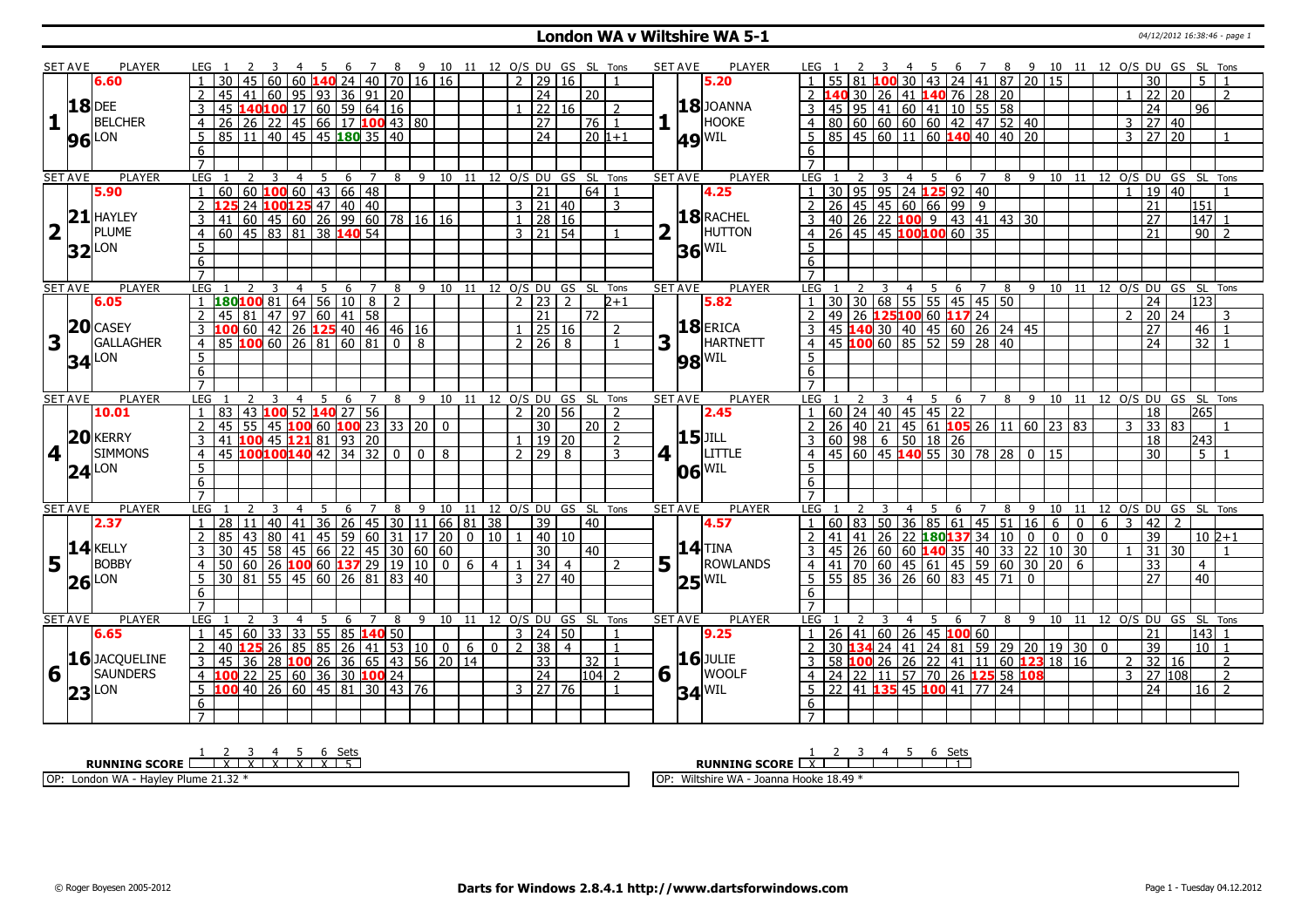## **London WA**

## **Wiltshire WA**

| <b>PLAYER</b>              |  | W/Liwonilost | <b>AVE</b> |       | <b>TAVE POINTS DARTS TONS TON+ 180</b> |     |  |          | <b>TONS PLAYER</b>     |    | W/Liwonilost | <b>AVE</b> |      | TAVE  POINTS   DARTS   TONS   TON+   180 |     |    |     | TONS    |
|----------------------------|--|--------------|------------|-------|----------------------------------------|-----|--|----------|------------------------|----|--------------|------------|------|------------------------------------------|-----|----|-----|---------|
| <b>Dee Belcher</b>         |  |              | 18.96      | 6.60  | 2389                                   | 126 |  |          | Joanna Hooke           |    |              | 18.49      | 5.20 | 2404                                     | 130 |    |     | $4 + 0$ |
| <b>Hayley Plume</b>        |  |              | -32        | 5.90  | 1940                                   | 91  |  |          | Rachel Hutton          |    |              | 18.36      | .25  | 1616                                     | 88  |    | 0 I | $4 + 0$ |
| <b>Casey Gallagher</b>     |  |              | 20.34      | 6.05  | 1932                                   | 95  |  |          | <b>IErica Hartnett</b> |    |              | 18.98      | 5.82 | 1803                                     | 95  |    |     |         |
| Kerry Simmons              |  |              | 20.24      | 10.01 | 1984                                   | 98  |  |          | Jill Little            |    |              | 15.06      | 2.45 | 1491                                     | 99  |    |     |         |
| <b>Kelly Bobby</b>         |  |              | 14.26      | 2.37  | 2425                                   | 170 |  | 2+       | <b>Tina Rowlands</b>   |    |              | 14.25      | 57ء  | 2451                                     | 172 |    |     |         |
| <b>Jacqueline Saunders</b> |  |              | 16.23      | 6.65  | 2369                                   | 146 |  |          | Julie Woolf            |    |              | 16.34      | 9.25 | 2336                                     | 143 |    | 0 I | $8 + 0$ |
| <b>TOTALS</b>              |  |              | 17.96      |       | 3039                                   | 726 |  | $32 + 2$ | <b>ITOTALS</b>         | 10 |              | 16.65      |      | 12101                                    | 727 | 19 |     | 26+1    |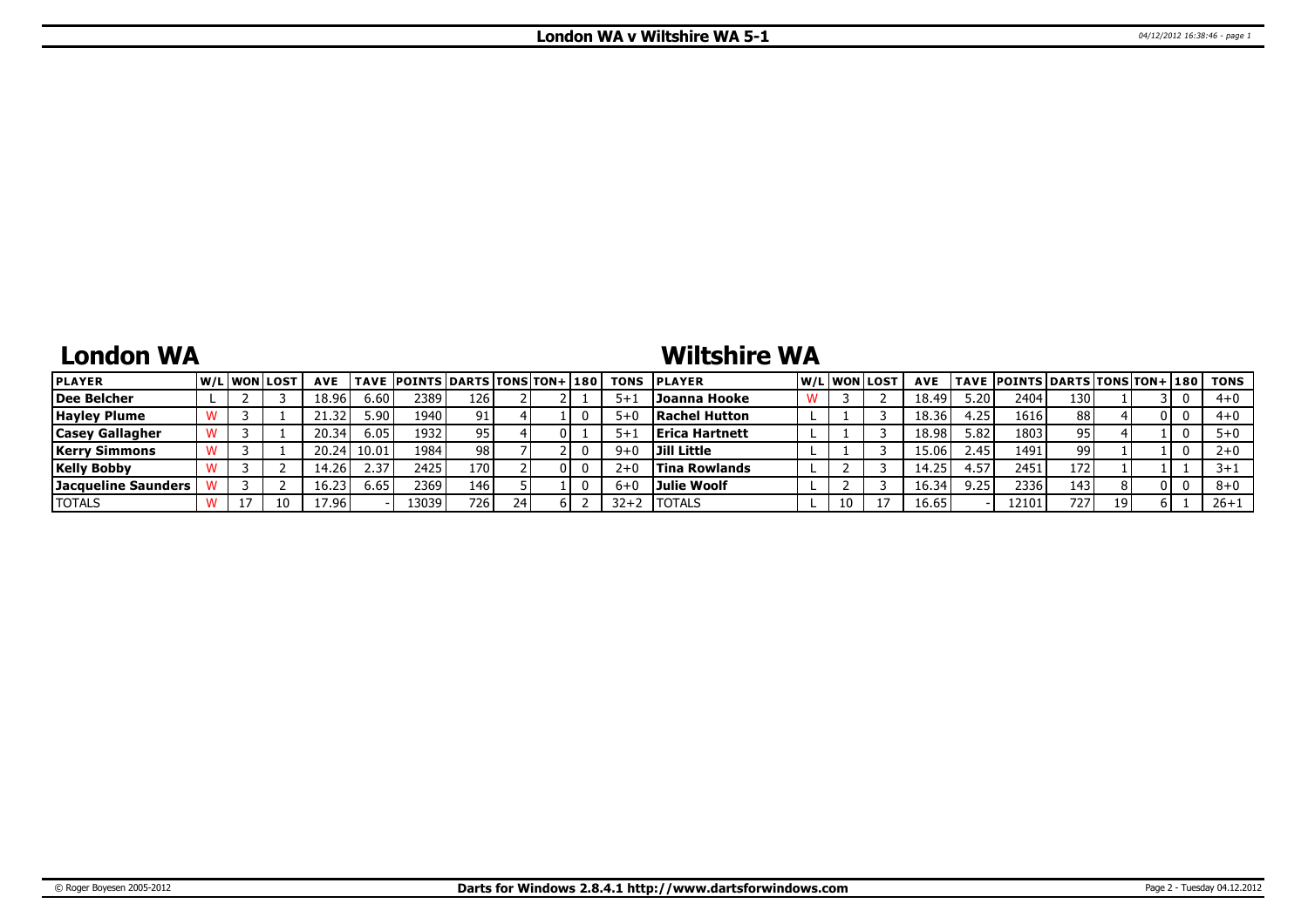### **London MB v Wiltshire MB 7-5 Department of the COND of the COND of the COND of the COND of the COND of the COND of the COND of the COND of the COND of the COND of the COND of the COND of the COND of the COND of the COND**

|                         | <b>SET AVE</b>  | <b>PLAYER</b>     | LEG 1                 | <sup>2</sup><br>$\overline{\mathbf{3}}$               | - 45           |                  |                     |       |   |    | 6 7 8 9 10 11 12 O/S DU GS SL Tons |    |                      |       |                   |                | <b>SET AVE</b> | <b>PLAYER</b>       | LEG 1 2 3 4 5 6 7 8 9 10 11 12 O/S DU GS SL Tons |             |                |                                        |                     |                |    |       |  |                |                                    |                 |                                    |
|-------------------------|-----------------|-------------------|-----------------------|-------------------------------------------------------|----------------|------------------|---------------------|-------|---|----|------------------------------------|----|----------------------|-------|-------------------|----------------|----------------|---------------------|--------------------------------------------------|-------------|----------------|----------------------------------------|---------------------|----------------|----|-------|--|----------------|------------------------------------|-----------------|------------------------------------|
|                         |                 | 9.20              |                       | 57 100 43 60 41 100                                   |                |                  |                     |       |   |    |                                    |    | 18                   |       | l100l             |                |                | 9.54                |                                                  |             |                | 00100 60 60 97 52 32                   |                     |                |    |       |  | $\mathcal{L}$  | 20 32                              |                 |                                    |
|                         |                 |                   |                       | 60 40 55 60 140 92 54                                 |                |                  |                     |       |   |    |                                    |    | $3 \mid 21 \mid 54$  |       |                   | $\overline{1}$ |                |                     | 2 121 80 100 35 133 0                            |             |                |                                        |                     |                |    |       |  |                | 18                                 |                 | 32<br>$\overline{3}$               |
|                         |                 | $24$ JASON        | $\overline{3}$        |                                                       |                |                  |                     |       |   |    |                                    |    | 3   21   78          |       |                   | 2              |                | $25$ PAUL           | $3 \ 81 \ 41 \ 60 \ 60 \ 100 \ 78 \ 55$          |             |                |                                        |                     |                |    |       |  |                | 21                                 |                 | $\overline{26}$<br>$\blacksquare$  |
| 11                      |                 | WILES             |                       | 57 45 41 40 100 140 78                                |                |                  |                     |       |   |    |                                    |    | 1   19   10          |       |                   | $\mathbf{3}$   |                | <b>OAKLEY</b>       | 4 100 60 100 41 100 84                           |             |                |                                        |                     |                |    |       |  |                | $\overline{18}$                    |                 | $16$ 3                             |
|                         |                 |                   | $\overline{4}$        |                                                       |                |                  |                     |       |   |    |                                    |    |                      |       |                   |                |                |                     |                                                  |             |                |                                        |                     |                |    |       |  |                |                                    |                 |                                    |
|                         |                 | $10^{\text{LON}}$ | -5                    |                                                       |                |                  |                     |       |   |    |                                    |    |                      |       |                   |                |                | $ 06 ^{\rm WIL}$    | 5 <sup>5</sup>                                   |             |                |                                        |                     |                |    |       |  |                |                                    |                 |                                    |
|                         |                 |                   | 6                     |                                                       |                |                  |                     |       |   |    |                                    |    |                      |       |                   |                |                |                     | 6                                                |             |                |                                        |                     |                |    |       |  |                |                                    |                 |                                    |
|                         |                 |                   | $\overline{7}$        |                                                       |                |                  |                     |       |   |    |                                    |    |                      |       |                   |                |                |                     |                                                  |             |                |                                        |                     |                |    |       |  |                |                                    |                 |                                    |
|                         | <b>SET AVE</b>  | <b>PLAYER</b>     | LEG                   | 2<br>$\overline{\mathbf{3}}$                          | $\overline{4}$ | $5^{\circ}$<br>6 |                     |       |   |    | 7 8 9 10 11 12 O/S DU GS SL Tons   |    |                      |       |                   |                | <b>SET AVE</b> | <b>PLAYER</b>       | LEG <sub>1</sub>                                 | $2 \quad 3$ |                | 4 5 6 7 8 9 10 11 12 O/S DU GS SL Tons |                     |                |    |       |  |                |                                    |                 |                                    |
|                         |                 | 8.94              |                       | $55$ 100 95 26 90 63                                  |                |                  |                     |       |   |    |                                    |    | $\overline{18}$      |       | $\overline{72}$ 1 |                |                | 6.00                |                                                  |             |                | $180$ 41 85 99 56 40                   |                     |                |    |       |  |                | 2   17   40                        |                 | $1 + 1$                            |
|                         |                 |                   | $\overline{2}$        | 58 140 95 60 134 0                                    |                |                  |                     |       |   |    |                                    |    | 18                   |       | $14$   2          |                |                |                     |                                                  |             |                | $41$   55   85   60   60   140   60    |                     |                |    |       |  |                | $2 \mid 20 \mid 60$                |                 | $\overline{1}$                     |
|                         |                 | $25$ JOHN         |                       | $\overline{.00}$ 58 140 60 59 60 12 12                |                |                  |                     |       |   |    |                                    |    |                      | 22 12 |                   | $\overline{2}$ |                | $26$ CRAIG          |                                                  |             |                | 81   60   81   43   60   60   58       |                     |                |    |       |  |                | 21                                 | 58              |                                    |
| $\overline{\mathbf{2}}$ |                 | <b>NELSON</b>     | $\overline{4}$        | 40 140 140 70 37                                      |                |                  |                     |       |   |    |                                    |    | 15                   |       | 74 l              | $\overline{z}$ |                | GRIFFITHS           |                                                  |             |                | 55 45 180 100 81 40                    |                     |                |    |       |  |                | $16 \mid 40$                       |                 | $2 + 1$                            |
|                         |                 | $26$ LON          | $5\overline{)}$       |                                                       |                |                  |                     |       |   |    |                                    |    |                      |       |                   |                |                | $30$ MIL            | 5                                                |             |                |                                        |                     |                |    |       |  |                |                                    |                 |                                    |
|                         |                 |                   | $6\overline{6}$       |                                                       |                |                  |                     |       |   |    |                                    |    |                      |       |                   |                |                |                     | 6                                                |             |                |                                        |                     |                |    |       |  |                |                                    |                 |                                    |
|                         |                 |                   | $\overline{7}$        |                                                       |                |                  |                     |       |   |    |                                    |    |                      |       |                   |                |                |                     |                                                  |             |                |                                        |                     |                |    |       |  |                |                                    |                 |                                    |
|                         | <b>SET AVE</b>  | <b>PLAYER</b>     | LEG                   |                                                       | $\overline{4}$ | 5<br>6           | 7                   | 8     | 9 | 10 | 11                                 |    | 12 O/S DU GS SL Tons |       |                   |                | <b>SET AVE</b> | <b>PLAYER</b>       | <b>LEG</b>                                       |             |                | 4 5                                    | 6 7                 | 8              |    |       |  |                |                                    |                 | 9 10 11 12 O/S DU GS SL Tons       |
|                         |                 | 10.14             | 55<br>$\overline{1}$  | 44   45   30 <b>140</b>   45 <b>100</b> 10            |                |                  |                     |       |   |    |                                    |    | 24                   |       | $32$   2          |                |                | 8.00                | $\mathbf{1}$                                     |             |                | 45 <b>140</b> 45 60 26 43 40 44 58     |                     |                |    |       |  | $\overline{2}$ | 26 58                              |                 |                                    |
|                         |                 |                   | $\overline{30}$<br>2  | 44 84 44 85 60 134 20                                 |                |                  |                     |       |   |    |                                    |    | $2 \mid 23 \mid 20$  |       |                   | $\overline{1}$ |                |                     | $\overline{2}$                                   |             |                | $60$ 45 55 22 60 100 83                |                     |                |    |       |  |                | 21                                 |                 | 76                                 |
|                         |                 | $22$ NICK         | $\mathbf{3}$          |                                                       |                |                  |                     |       |   |    |                                    |    | $1 \mid 22 \mid 32$  |       |                   | $\overline{2}$ |                | $22$ DAVE           | 3                                                |             |                | 85 83 140 30 59 90 0 10                |                     |                |    |       |  |                | $\overline{24}$                    |                 | $\overline{4}$<br>$\overline{1}$   |
| $\overline{\mathbf{3}}$ |                 | BUCKINGHAM        | $\overline{4}$        | <u>58 100100 45 60 31 75 32<br/>140 44 100100 43</u>  |                |                  |                     |       |   |    |                                    |    | $\overline{15}$      |       | 74                | $\mathbf{R}$   | 3              | LEWIS               | 41 140 85 140 95<br>$\overline{4}$               |             |                |                                        |                     |                |    |       |  | $\mathbf{R}$   | 15 95                              |                 | $\overline{2}$                     |
|                         |                 |                   | -5                    | 85 100 44 83 99 65 25                                 |                |                  |                     |       |   |    |                                    |    | $3 \mid 21 \mid 25$  |       |                   |                |                |                     |                                                  |             |                | 41 66 66 60 140 40 46                  |                     |                |    |       |  |                | $\overline{21}$                    |                 | 42                                 |
|                         |                 | 85 LON            |                       |                                                       |                |                  |                     |       |   |    |                                    |    |                      |       |                   |                |                | $27^{ WIL }$        |                                                  |             |                |                                        |                     |                |    |       |  |                |                                    |                 |                                    |
|                         |                 |                   | 6                     |                                                       |                |                  |                     |       |   |    |                                    |    |                      |       |                   |                |                |                     | 6                                                |             |                |                                        |                     |                |    |       |  |                |                                    |                 |                                    |
|                         | <b>SET AVE</b>  | <b>PLAYER</b>     |                       |                                                       |                | 5                | $\overline{7}$<br>6 | 8     | 9 | 10 | 11                                 | 12 | O/S DU GS SL Tons    |       |                   |                | <b>SET AVE</b> | <b>PLAYER</b>       | <b>LEG</b>                                       |             | 4              | 5                                      | 6                   | 89             |    | 10 11 |  |                |                                    |                 | 12 O/S DU GS SL Tons               |
|                         |                 |                   |                       |                                                       |                |                  |                     |       |   |    |                                    |    |                      |       |                   |                |                |                     |                                                  |             |                |                                        |                     |                |    |       |  |                |                                    |                 |                                    |
|                         |                 |                   | LEG                   |                                                       | $\overline{4}$ |                  |                     |       |   |    |                                    |    |                      |       |                   |                |                |                     |                                                  |             |                |                                        |                     |                |    |       |  |                |                                    |                 |                                    |
|                         |                 | 8.01              |                       | 45 45 45 99 100 34 36                                 |                |                  |                     |       |   |    |                                    |    | $\overline{1}$       | 22 36 |                   |                |                | 12.52               |                                                  |             |                | 40 85 81 81 58 16 20                   |                     |                |    |       |  |                | 21                                 | $\overline{20}$ |                                    |
|                         |                 |                   | 2                     | 100100140 36 85 40                                    |                |                  |                     |       |   |    |                                    |    | 3   18   40          |       |                   | 3              |                |                     | <sup>2</sup>                                     |             |                | 82   60   60   60   43   100           |                     |                |    |       |  |                | 18                                 |                 | $96$ $1$                           |
|                         |                 | $23$ MATT         | 3                     | 140 83 60 83                                          |                |                  |                     |       |   |    |                                    |    | 12                   |       | 135 1             |                |                | $26$ CHRIS          | 3 119 94 140 148                                 |             |                |                                        |                     |                |    |       |  | 3              | 12 148                             |                 | 3                                  |
| 4                       |                 | WINZAR            | $\overline{4}$        | 30 100 43 121 36                                      |                |                  |                     |       |   |    |                                    |    | $\overline{15}$      |       | $171$ 2           |                | 4 1            | DAGLISH             | 4 125 45 100 99 92 40                            |             |                |                                        |                     |                |    |       |  | $\mathbf{1}$   | 16 40                              |                 | $\overline{2}$                     |
|                         |                 |                   | 5                     | 45 85 46 45 41                                        |                | $\overline{141}$ |                     | 34 95 |   |    |                                    |    | 24                   |       | 69                |                |                |                     | 5 <sub>1</sub>                                   |             |                | $140$ 22 100140 23 64 6                |                     | $\overline{6}$ |    |       |  | 3              | 24                                 | 6               | 3                                  |
|                         |                 | 41 <sup>LON</sup> | 6                     |                                                       |                |                  |                     |       |   |    |                                    |    |                      |       |                   |                |                | $25^{ WIL }$        | 6                                                |             |                |                                        |                     |                |    |       |  |                |                                    |                 |                                    |
|                         |                 |                   | $\overline{7}$        |                                                       |                |                  |                     |       |   |    |                                    |    |                      |       |                   |                |                |                     | $\overline{7}$                                   |             |                |                                        |                     |                |    |       |  |                |                                    |                 |                                    |
|                         | <b>SET AVE</b>  | PLAYER            | LEG                   | 3                                                     | -4             | -5               | 6<br>$\overline{7}$ |       |   |    | 8 9 10 11 12 O/S DU GS SL Tons     |    |                      |       |                   |                | <b>SET AVE</b> | <b>PLAYER</b>       | <b>LEG</b>                                       |             | $\overline{4}$ | $5^{\circ}$                            |                     |                |    |       |  |                |                                    |                 | 6 7 8 9 10 11 12 O/S DU GS SL Tons |
|                         |                 | 5.75              |                       | $100140$ 80   45   82   14   30                       |                |                  |                     |       |   |    |                                    |    | $\overline{21}$      |       | $10$   2          |                |                | 8.00                | $\mathbf{1}$                                     |             |                | 41 41 95 140100 44 20 20               |                     |                |    |       |  |                | $\frac{1}{2}$ 23 20                |                 | $\overline{2}$                     |
|                         |                 |                   | 2                     | 60 100 55 45 41 82 46                                 |                |                  |                     |       |   |    |                                    |    | $\overline{21}$      |       | $72$   1          |                |                |                     | 2                                                |             |                | 81 81 100 60 39 100 40                 |                     |                |    |       |  | $\overline{1}$ | 19 40                              |                 | 2                                  |
|                         |                 | $23$ ROB          | 3                     | 100 22 81 135                                         |                |                  |                     |       |   |    |                                    |    | $\overline{12}$      |       | $ 163 $ 2         |                |                | $26$ ANTONY         | 81 100140 60 120<br>$\overline{3}$               |             |                |                                        |                     |                |    |       |  |                | 3   15   120                       |                 | 3                                  |
|                         | $5\overline{1}$ | EDWARDS           | 4                     |                                                       |                |                  |                     |       |   |    |                                    |    |                      |       |                   |                | 5              | BARRETT             | $\overline{4}$                                   |             |                |                                        |                     |                |    |       |  |                |                                    |                 |                                    |
|                         |                 |                   | 5                     |                                                       |                |                  |                     |       |   |    |                                    |    |                      |       |                   |                |                |                     | $\overline{5}$                                   |             |                |                                        |                     |                |    |       |  |                |                                    |                 |                                    |
|                         |                 | <b>30</b> LON     | 6                     |                                                       |                |                  |                     |       |   |    |                                    |    |                      |       |                   |                |                | $37$ <sup>WIL</sup> | 6                                                |             |                |                                        |                     |                |    |       |  |                |                                    |                 |                                    |
|                         |                 |                   | $\overline{7}$        |                                                       |                |                  |                     |       |   |    |                                    |    |                      |       |                   |                |                |                     | $\overline{7}$                                   |             |                |                                        |                     |                |    |       |  |                |                                    |                 |                                    |
|                         | <b>SET AVE</b>  | PLAYER            | LEG                   | 3                                                     | $\overline{4}$ | - 5              | 6<br>$\overline{7}$ | 8     | 9 | 10 | 11 12 O/S DU GS SL Tons            |    |                      |       |                   |                | <b>SET AVE</b> | <b>PLAYER</b>       | LEG                                              |             | $\overline{4}$ | -5                                     | 6<br>$\overline{7}$ | 8              | -9 |       |  |                |                                    |                 | 10 11 12 O/S DU GS SL Tons         |
|                         |                 | 12.97             | $\overline{1}$<br>100 | 48   38   81   <mark>100</mark> 75   19   20   16   0 |                |                  |                     |       |   |    |                                    |    | 30                   |       | 4 <sup>1</sup>    | $\overline{z}$ |                | 8.60                |                                                  |             |                | 26 45 100 45 43 64 7 99 32 40          |                     |                |    |       |  | 2              | 29 40                              |                 |                                    |
|                         |                 |                   | $\sqrt{2}$<br>62      |                                                       |                |                  |                     |       |   |    |                                    |    | $\overline{15}$      |       | $139$ 1           |                |                |                     |                                                  |             |                | <b>40</b> 60 41 83 97 80               |                     |                |    |       |  | 3              | 18 80                              |                 | $\mathbf{1}$                       |
|                         |                 | 25 STEPHEN        | 3                     | 60 45 100 95                                          |                |                  |                     |       |   |    |                                    |    | 3   18   63          |       |                   | 2              |                | $24$ NICK           |                                                  |             |                |                                        |                     |                |    |       |  |                | $\overline{15}$                    |                 | 124 1                              |
|                         |                 | <b>MCHALE</b>     | $\overline{4}$        | 140 45 83 100 70 63                                   |                |                  |                     |       |   |    |                                    |    |                      |       |                   | $\overline{3}$ |                | <b>BUDGEN</b>       | $3 \mid 100 \mid 60 \mid 60 \mid 60 \mid 97$     |             |                |                                        |                     |                |    |       |  |                |                                    |                 |                                    |
| 6                       |                 |                   | 5                     | 100100140 59 82 20                                    |                |                  |                     |       |   |    |                                    |    | 1   16   20          |       |                   | $B+1$          | $6\sqrt{ }$    |                     | 4 140 60 41 84 60 100                            |             |                |                                        |                     |                |    |       |  |                | $\overline{18}$<br>$\overline{12}$ |                 | $16 \mid 2$                        |
|                         |                 | 67LON             |                       | 100 60 140177 24                                      |                |                  |                     |       |   |    |                                    |    | $1 \mid 13 \mid 24$  |       |                   |                |                | <b>58 WIL</b>       | 55 140 62 140<br>5                               |             |                |                                        |                     |                |    |       |  |                |                                    |                 | $\sqrt{104}$ 2                     |
|                         |                 |                   | 6                     |                                                       |                |                  |                     |       |   |    |                                    |    |                      |       |                   |                |                |                     | 6                                                |             |                |                                        |                     |                |    |       |  |                |                                    |                 |                                    |

**RUNNING SCORE**  $\begin{array}{|c|c|c|c|c|}\n\hline\n & 1 & 2 & 3 & 4 & 5 & 6 & \text{Sets} \\
\hline\n\end{array}$ 

**RUNNING SCORE**  $\begin{array}{|c|c|c|c|c|}\n\hline\n & 2 & 3 & 4 & 5 & 6 & \text{Sets}} \\
\hline\n\end{array}$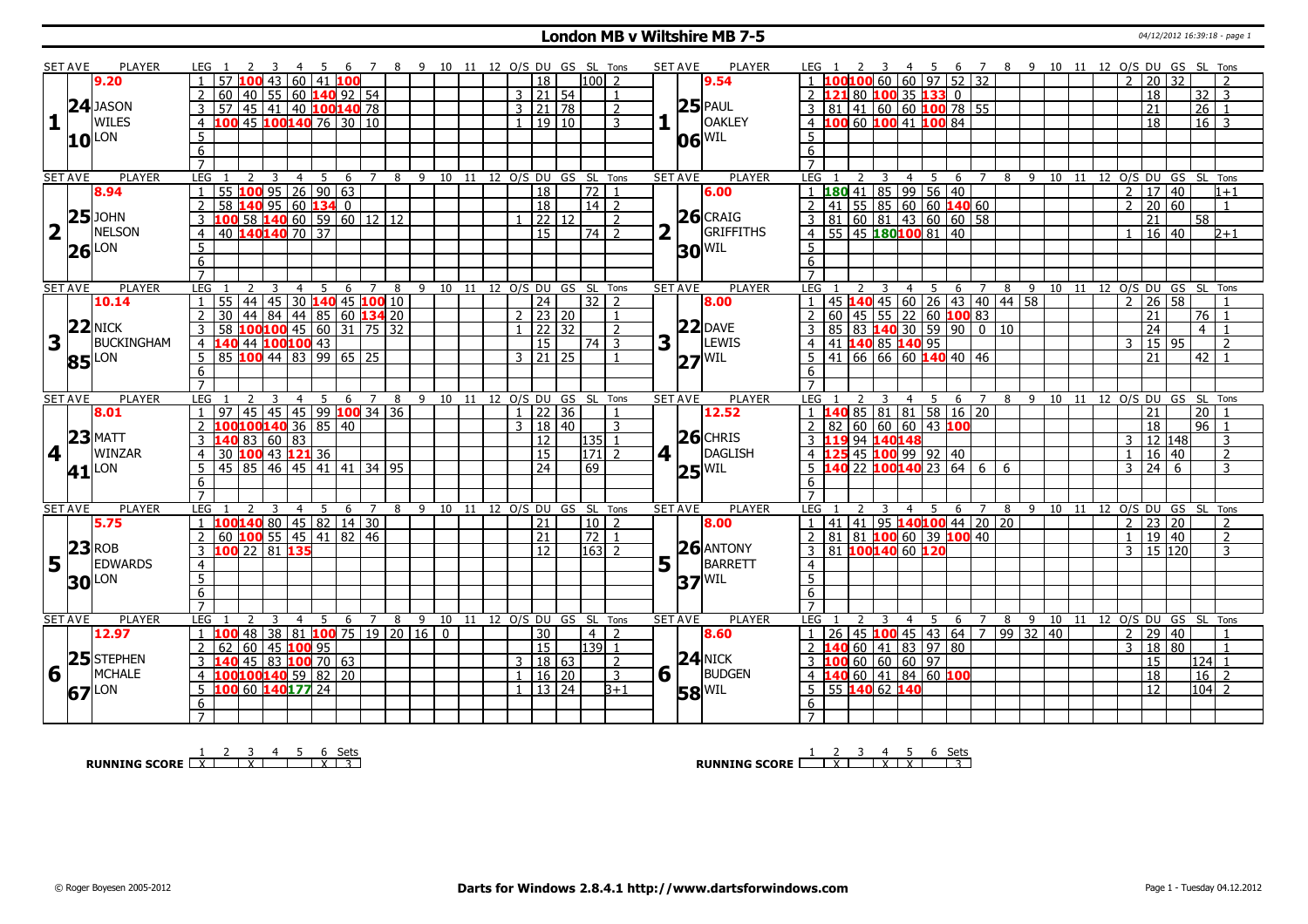#### **London MB v Wiltshire MB 7-5 16:39:18** - page 2

|                         | <b>SET AVE</b> | <b>PLAYER</b>       | LEG 1               |                   |                     |   | - 4            | - 5 | - 6                               |                     |                | 7 8 9 10 11 12 O/S DU GS SL Tons |    |    |                |                     |                     |                            |                |   | <b>SET AVE</b>                           | <b>PLAYER</b>       | LEG 1                  |    |    |                         |                | - 45        |                                                               |                |                                                       |   |       |              |              |                |    |                       |                       | 6 7 8 9 10 11 12 O/S DU GS SL Tons |  |
|-------------------------|----------------|---------------------|---------------------|-------------------|---------------------|---|----------------|-----|-----------------------------------|---------------------|----------------|----------------------------------|----|----|----------------|---------------------|---------------------|----------------------------|----------------|---|------------------------------------------|---------------------|------------------------|----|----|-------------------------|----------------|-------------|---------------------------------------------------------------|----------------|-------------------------------------------------------|---|-------|--------------|--------------|----------------|----|-----------------------|-----------------------|------------------------------------|--|
|                         |                | 7.81                |                     |                   |                     |   |                |     | 60 121100 40 40                   |                     |                |                                  |    |    | $\mathbf{3}$   |                     | 18   40             |                            | 3              |   |                                          | 8.65                |                        | 36 |    |                         |                |             | 100 45 100 60 125                                             |                |                                                       |   |       |              |              |                |    | 18                    | $\overline{35}$       |                                    |  |
|                         |                |                     |                     |                   |                     |   |                |     | 60   58   99   45   85   58   96  |                     |                |                                  |    |    |                |                     | $2$ 20 96           |                            |                |   |                                          |                     | 2 81                   |    |    |                         |                |             | 60 60 41 60 59                                                |                |                                                       |   |       |              |              |                |    | 18                    | 140                   |                                    |  |
|                         |                | $26$ LEWIS          | $\mathcal{E}$       |                   |                     |   |                |     | 97 60 85 59 180 15                |                     |                |                                  |    |    |                |                     |                     |                            |                |   |                                          | 24 MATTHEW          |                        |    |    |                         |                |             | $3 60 60 43 95$ 100122 21                                     |                |                                                       |   |       |              |              | $\mathcal{P}$  |    |                       |                       |                                    |  |
| $\overline{\mathbf{z}}$ |                | <b>VENES</b>        |                     |                   |                     |   |                |     |                                   |                     |                |                                  |    |    |                | $\overline{18}$     |                     |                            | $5 \; 1+1$     |   | 7 <sup>5</sup>                           |                     |                        |    |    |                         |                |             |                                                               |                |                                                       |   |       |              |              |                |    | 20 21                 |                       | $\mathcal{P}$                      |  |
|                         |                |                     |                     |                   |                     |   |                |     | 4 140100 41 50 65 89 16           |                     |                |                                  |    |    |                |                     | 1   19   16         |                            | $\overline{2}$ |   |                                          | AUBREY              |                        |    |    |                         |                |             | 4 100 81 100 60 118 10                                        |                |                                                       |   |       |              |              |                |    | $\overline{18}$       |                       | $\overline{32}$ $\overline{3}$     |  |
|                         |                | 65 LON              | 5                   |                   |                     |   |                |     |                                   |                     |                |                                  |    |    |                |                     |                     |                            |                |   |                                          | $28^{\text{WIL}}$   | 5 <sup>1</sup>         |    |    |                         |                |             |                                                               |                |                                                       |   |       |              |              |                |    |                       |                       |                                    |  |
|                         |                |                     | 6                   |                   |                     |   |                |     |                                   |                     |                |                                  |    |    |                |                     |                     |                            |                |   |                                          |                     | 6                      |    |    |                         |                |             |                                                               |                |                                                       |   |       |              |              |                |    |                       |                       |                                    |  |
|                         |                |                     | $\overline{7}$      |                   |                     |   |                |     |                                   |                     |                |                                  |    |    |                |                     |                     |                            |                |   |                                          |                     | $7^{\circ}$            |    |    |                         |                |             |                                                               |                |                                                       |   |       |              |              |                |    |                       |                       |                                    |  |
|                         | <b>SET AVE</b> | <b>PLAYER</b>       | LEG                 |                   | $\overline{2}$      | 3 | $\overline{4}$ | 5   |                                   | $6 \quad 7 \quad 8$ |                | 9 10 11 12 O/S DU GS SL Tons     |    |    |                |                     |                     |                            |                |   | <b>SET AVE</b>                           | <b>PLAYER</b>       | LEG <sub>1</sub>       |    |    | $\overline{\mathbf{3}}$ |                | $4 \quad 5$ |                                                               | 6 7            |                                                       |   |       |              |              |                |    |                       |                       | 8 9 10 11 12 0/S DU GS SL Tons     |  |
|                         |                | 3.40                |                     | 43                |                     |   |                |     | 40 85 85 83 45 60 40              |                     |                |                                  |    |    |                | $\overline{24}$     |                     | $\overline{20}$            |                |   |                                          | 7.59                |                        |    |    |                         |                |             |                                                               |                | 60 45 100 60 100 40 89                                |   |       |              |              | $\overline{3}$ |    | 24 89                 |                       |                                    |  |
|                         |                |                     | $\overline{2}$      | 81 <sup>1</sup>   |                     |   |                |     | $141$ 60 77 68 28 100 46          |                     |                |                                  |    |    |                |                     | $3 \mid 24 \mid 46$ |                            |                |   |                                          |                     | $\overline{2}$         | 78 |    |                         |                |             |                                                               |                | 43 27 60 55 140 38 40                                 |   |       |              |              |                |    | $\overline{24}$       | $\overline{20}$       | $\overline{1}$                     |  |
|                         |                | 18RICKY             | $\overline{3}$      |                   |                     |   |                |     | 26 $100$ 41 45 $140$ 21 62 66     |                     |                |                                  |    |    | $2^{\circ}$    | 23 66               |                     |                            | $\overline{2}$ |   |                                          | 18 DANIEL           |                        |    |    |                         |                |             | 60 100119 39 43 20                                            |                |                                                       |   |       |              |              |                | 21 |                       | 20                    | 3                                  |  |
| 8                       |                | MITCHELL            |                     |                   |                     |   |                |     | 80 81 55 39 85 25 54 42 20 6      |                     |                |                                  |    |    | $\overline{2}$ | 35 14               |                     |                            |                | 8 |                                          | BATCHELOR           | 4 <sup>1</sup>         |    |    |                         |                |             |                                                               |                | $55\,65\,82\,100\,40\,99\,142\,10\,0$                 |   | 6     | $\mathbf{0}$ | $\mathbf{0}$ |                |    | 36                    | 2                     |                                    |  |
|                         |                | $72$ <sup>LON</sup> | 5                   |                   |                     |   |                |     |                                   |                     |                |                                  |    |    |                |                     |                     |                            |                |   |                                          | $69$ <sup>WIL</sup> | 5                      |    |    |                         |                |             |                                                               |                |                                                       |   |       |              |              |                |    |                       |                       |                                    |  |
|                         |                |                     | 6                   |                   |                     |   |                |     |                                   |                     |                |                                  |    |    |                |                     |                     |                            |                |   |                                          |                     | $6\overline{6}$        |    |    |                         |                |             |                                                               |                |                                                       |   |       |              |              |                |    |                       |                       |                                    |  |
|                         |                |                     | $\overline{7}$      |                   |                     |   |                |     |                                   |                     |                |                                  |    |    |                |                     |                     |                            |                |   |                                          |                     | $\overline{7}$         |    |    |                         |                |             |                                                               |                |                                                       |   |       |              |              |                |    |                       |                       |                                    |  |
|                         | <b>SET AVE</b> | <b>PLAYER</b>       | <b>LEG</b>          |                   |                     |   |                | 5   | 6                                 | $7^{\circ}$         | 8              | $\mathsf{q}$                     | 10 | 11 |                |                     |                     | 12 O/S DU GS SL Tons       |                |   | <b>SET AVE</b>                           | <b>PLAYER</b>       | LEG                    |    |    |                         | 4              | -5          | -6                                                            | $\overline{7}$ | 8                                                     | 9 | 10    | 11           |              |                |    |                       |                       | 12 O/S DU GS SL Tons               |  |
|                         |                | 3.40                | $\overline{1}$      |                   |                     |   |                |     | 26 95 140 85 100 55               |                     |                |                                  |    |    |                |                     | 2  17   55          |                            | $\overline{2}$ |   |                                          | 6.02                |                        |    |    |                         |                |             | 79 60 9 45 60 95                                              |                |                                                       |   |       |              |              |                |    | $\overline{18}$       | 153                   |                                    |  |
|                         |                |                     | $\overline{2}$      | 46                |                     |   |                |     | 46 100 81 84 52                   |                     |                |                                  |    |    |                | 18                  |                     | 92   1                     |                |   |                                          |                     | 2 100 100 64 81 100 56 |    |    |                         |                |             |                                                               |                |                                                       |   |       |              |              | 2              |    | 17 56                 |                       | 3                                  |  |
|                         | $21$ JIM       |                     | 3                   | 30 <sup>1</sup>   |                     |   |                |     | $60$ 97 54 65 57 58 50            |                     |                |                                  |    |    |                | $\sqrt{24}$         |                     | 30                         |                |   |                                          | $22$ TERRY          |                        |    |    |                         |                |             |                                                               |                | $3$   54   81   43   41   100 54   44   52   32       |   |       |              |              | $\overline{2}$ |    | $26 \overline{)32}$   |                       | $\overline{1}$                     |  |
| 9                       |                | <b>FOSTER</b>       | $\overline{4}$      | 45                |                     |   |                |     | 64 45 97 34 76 60 48 32           |                     |                |                                  |    |    |                |                     | $\sqrt{25}$ 32      |                            |                | 9 |                                          | SMITH               | $\overline{4}$         |    |    |                         |                |             | 58 81 100 60 60 94 40 0                                       |                |                                                       |   |       |              |              |                |    | $\overline{24}$       |                       | 8                                  |  |
|                         |                |                     | 5                   |                   |                     |   |                |     | $60$   45   60   41   95   40     |                     |                |                                  |    |    |                | $\overline{18}$     |                     | 160                        |                |   |                                          |                     |                        |    |    |                         |                |             | $60$ 95 60 81 81 22 102                                       |                |                                                       |   |       |              |              | $\overline{3}$ |    | 21 102                |                       |                                    |  |
|                         |                | <b>79</b> LON       |                     |                   |                     |   |                |     |                                   |                     |                |                                  |    |    |                |                     |                     |                            |                |   |                                          | $11$ WIL            |                        |    |    |                         |                |             |                                                               |                |                                                       |   |       |              |              |                |    |                       |                       |                                    |  |
|                         |                |                     | 6<br>$\overline{7}$ |                   |                     |   |                |     |                                   |                     |                |                                  |    |    |                |                     |                     |                            |                |   |                                          |                     | 6<br>$\overline{7}$    |    |    |                         |                |             |                                                               |                |                                                       |   |       |              |              |                |    |                       |                       |                                    |  |
|                         | <b>SET AVE</b> | <b>PLAYER</b>       | <b>LEG</b>          |                   |                     |   |                | 5   | 6                                 | 7                   |                | 8 9 10 11 12 0/S DU GS SL Tons   |    |    |                |                     |                     |                            |                |   | <b>SET AVE</b>                           | <b>PLAYER</b>       | LEG                    |    |    |                         | $\overline{4}$ | 5           | 6                                                             | $\overline{7}$ | 8                                                     | 9 |       |              |              |                |    |                       | 10 11 12 0/S DU GS SL | Tons                               |  |
|                         |                | 8.60                |                     | 43                |                     |   |                |     | 55 140 26 100 97 40               |                     |                |                                  |    |    |                |                     | $19$ 40             |                            | 2              |   |                                          | 5.45                |                        |    |    |                         |                |             | 85 60 55 70 55 40                                             |                |                                                       |   |       |              |              |                |    | 18                    | 136                   |                                    |  |
|                         |                |                     | $\overline{2}$      |                   |                     |   |                |     | $-43$ 60 60 140100 58 20 20       |                     |                |                                  |    |    |                | $2 \mid 23 \mid 20$ |                     |                            | $\overline{2}$ |   |                                          |                     | 2                      | 81 |    |                         |                |             | $145$ 122 45 45 123 30 0                                      |                |                                                       |   |       |              |              |                |    | $\overline{24}$       |                       | 10<br>$\overline{2}$               |  |
|                         | $26$ LEE       |                     |                     |                   |                     |   |                |     |                                   |                     |                |                                  |    |    |                |                     | $3 \mid 15 \mid 76$ |                            |                |   |                                          | 22 ROBERT           | 3 100 45 100100        |    |    |                         |                |             |                                                               |                |                                                       |   |       |              |              |                |    | 12                    |                       | $\overline{156}$ 3                 |  |
|                         |                |                     |                     |                   |                     |   |                |     |                                   |                     |                |                                  |    |    |                |                     |                     |                            | $B+1$          |   |                                          |                     |                        |    |    |                         |                |             |                                                               |                |                                                       |   |       |              |              |                |    |                       |                       |                                    |  |
| 10 L                    |                |                     | $\mathcal{R}$       | 100 45 180 100 76 |                     |   |                |     |                                   |                     |                |                                  |    |    |                |                     |                     |                            |                |   |                                          |                     |                        |    |    |                         |                |             |                                                               |                |                                                       |   |       |              |              |                |    |                       |                       |                                    |  |
|                         |                | <b>COCKS</b>        | $\overline{4}$      |                   |                     |   |                |     |                                   |                     |                |                                  |    |    |                |                     |                     |                            |                |   | LOLL                                     | BOWERS              | $\overline{4}$         |    |    |                         |                |             |                                                               |                |                                                       |   |       |              |              |                |    |                       |                       |                                    |  |
|                         |                |                     | 5 <sup>5</sup>      |                   |                     |   |                |     |                                   |                     |                |                                  |    |    |                |                     |                     |                            |                |   |                                          | $24^{ WIL }$        | 5 <sup>7</sup>         |    |    |                         |                |             |                                                               |                |                                                       |   |       |              |              |                |    |                       |                       |                                    |  |
|                         |                | $37$ <sup>LON</sup> | 6 <sup>7</sup>      |                   |                     |   |                |     |                                   |                     |                |                                  |    |    |                |                     |                     |                            |                |   |                                          |                     | 6                      |    |    |                         |                |             |                                                               |                |                                                       |   |       |              |              |                |    |                       |                       |                                    |  |
|                         |                |                     | $\overline{7}$      |                   |                     |   |                |     |                                   |                     |                |                                  |    |    |                |                     |                     |                            |                |   |                                          |                     | $7^{\circ}$            |    |    |                         |                |             |                                                               |                |                                                       |   |       |              |              |                |    |                       |                       |                                    |  |
|                         | <b>SET AVE</b> | <b>PLAYER</b>       | LEG                 |                   |                     |   | $\overline{4}$ | 5   | 6                                 | $\overline{7}$      | 8              | 9 10 11 12 O/S DU GS SL Tons     |    |    |                |                     |                     |                            |                |   | <b>SET AVE</b>                           | <b>PLAYER</b>       | LEG                    |    |    |                         | $\overline{4}$ | - 5         | 6                                                             | $\overline{7}$ | - 8                                                   |   |       |              |              |                |    |                       |                       | 9 10 11 12 O/S DU GS SL Tons       |  |
|                         |                | 9.40                | $\overline{1}$      |                   |                     |   |                |     | 41 100 100 100 42 78 20 20        |                     |                |                                  |    |    |                | 22 20               |                     |                            | 3              |   |                                          | 4.60                | $\mathbf{1}$           |    |    |                         | 45 60 125 85   |             | 601146                                                        |                | l 0                                                   |   |       |              |              |                |    | 24                    |                       | 6<br>$\overline{2}$                |  |
|                         |                |                     | $\overline{2}$      |                   | 140100 97   60   88 |   |                |     | 8 <sup>1</sup>                    | 4 <sup>1</sup>      | 2 <sup>1</sup> | $\Omega$                         |    |    |                | $\overline{27}$     |                     | $2\sqrt{2}$                |                |   |                                          |                     | $2^{\circ}$            | 59 | 55 | 80                      | 85             | 96          | 30 <sup>°</sup>                                               |                | $56$ 0 40                                             |   |       |              |              | $\overline{3}$ |    | 27                    | 40                    |                                    |  |
|                         |                | $19$ GENE           |                     | 60                |                     |   |                |     | 45 60 97 55 100 34 10             |                     |                |                                  |    |    |                | $\overline{24}$     |                     | 40 <sup>1</sup>            |                |   |                                          | 18 ANDREW           | $3-1$                  | 59 |    |                         |                |             |                                                               |                | 60   <b>121</b>   41   <b>100</b>   24   60   18   18 |   |       |              |              | 2              |    | $\overline{26}$       | $\overline{18}$       | $\mathcal{P}$                      |  |
|                         |                | HILL                |                     |                   |                     |   |                |     | 60 42 45 45 81 43 65 20           |                     |                |                                  |    |    |                |                     | 25 20               |                            |                |   | $1$ <sup><math>\overline{1}</math></sup> | MCALLISTER          | $\overline{4}$         | 60 |    |                         | 43 60 45       |             | 44 41                                                         |                | 85 15                                                 |   |       |              |              |                |    | 24                    | 108                   |                                    |  |
|                         |                |                     | 5 <sup>1</sup>      |                   |                     |   |                |     | 83 100 41 41 100 76 50            |                     | 6              | $\overline{4}$                   |    |    |                | 3 27 4              |                     |                            | $\mathcal{P}$  |   |                                          |                     | 5.                     |    |    |                         |                |             |                                                               |                | $\frac{1}{47}$ 55 60 26 28 59 60 47 43                |   |       |              |              |                |    | 27                    | $\overline{76}$       |                                    |  |
|                         |                | <b>70</b> LON       | 6                   |                   |                     |   |                |     |                                   |                     |                |                                  |    |    |                |                     |                     |                            |                |   |                                          | $09$ <sup>WIL</sup> | 6                      |    |    |                         |                |             |                                                               |                |                                                       |   |       |              |              |                |    |                       |                       |                                    |  |
|                         |                |                     | $\overline{7}$      |                   |                     |   |                |     |                                   |                     |                |                                  |    |    |                |                     |                     |                            |                |   |                                          |                     | $\overline{7}$         |    |    |                         |                |             |                                                               |                |                                                       |   |       |              |              |                |    |                       |                       |                                    |  |
|                         | <b>SET AVE</b> | <b>PLAYER</b>       | LEG                 |                   |                     | 3 | $\overline{4}$ | -5  | -6                                | 7                   | 8              | $\mathsf{q}$                     |    |    |                |                     |                     | 10 11 12 O/S DU GS SL Tons |                |   | <b>SET AVE</b>                           | <b>PLAYER</b>       | LEG 1                  |    |    | 3                       | 4              | -5          | -6                                                            | 7              | 8                                                     | 9 | 10 11 |              |              |                |    |                       |                       | 12 O/S DU GS SL Tons               |  |
|                         |                | 10.60               | $\overline{1}$      |                   |                     |   |                |     | 97 140 60 44 96 24 30             |                     | $\Omega$       | 6                                |    |    |                | $\overline{27}$     |                     | 4 I                        | $\mathbf{1}$   |   |                                          | 12.28               |                        |    |    |                         |                |             |                                                               |                | 45 41 140 47 100 42 55 15 16                          |   |       |              |              | $2^{\circ}$    |    | 26 16                 |                       | $\mathcal{P}$                      |  |
|                         |                |                     | 2                   |                   | 11 100100140110     |   |                |     |                                   |                     |                |                                  |    |    |                | $\overline{15}$     |                     | $40$   4                   |                |   |                                          |                     | 2                      |    |    |                         |                |             |                                                               |                |                                                       |   |       |              |              | $\overline{3}$ |    | 18<br>$\overline{32}$ |                       | $\overline{2}$                     |  |
|                         |                | 22 STEVEN           | 3                   | 60                |                     |   |                |     |                                   |                     |                |                                  |    |    |                |                     | $3 \mid 21 \mid 43$ |                            | $\mathbf{1}$   |   |                                          | $22$ RONALD         | $3\vert 1$             |    |    |                         |                |             | 44 140 81 140 64 32                                           |                |                                                       |   |       |              |              |                |    | $\overline{18}$       |                       |                                    |  |
|                         |                | FERGUSON            | $\overline{4}$      |                   |                     |   |                |     | $60$   78   60   60 <b>140</b> 43 |                     |                |                                  |    |    |                |                     |                     |                            | $\overline{1}$ |   |                                          |                     |                        |    |    |                         |                |             | <b>23123</b> 59 9 16 57                                       |                |                                                       |   |       |              |              |                |    |                       |                       | $114$ 2<br>$\overline{2}$          |  |
|                         |                |                     |                     |                   |                     |   |                |     | 30 <b>125</b> 41 43 98 41 83 40   |                     |                |                                  |    |    |                |                     | $3 \mid 24 \mid 40$ |                            |                |   |                                          | ASHTON              |                        |    |    |                         |                |             |                                                               |                | 4 83 58 10 60 123 26 117 12                           |   |       |              |              |                |    | $\overline{24}$       | 12                    |                                    |  |
| 11                      |                | <b>56</b> LON       | 5                   |                   |                     |   |                |     | 60 55 100 76 40 40 105            |                     |                |                                  |    |    |                | $\overline{21}$     |                     | $25 \mid 2$                |                |   |                                          | $44$ <sup>WIL</sup> |                        |    |    |                         |                |             | $5 \mid 41 \mid 100 \mid 60 \mid 45 \mid 80 \mid 122 \mid 53$ |                |                                                       |   |       |              |              | $\overline{2}$ |    | 20 53                 |                       | $\overline{2}$                     |  |
|                         |                |                     | 6<br>$\overline{7}$ |                   |                     |   |                |     |                                   |                     |                |                                  |    |    |                |                     |                     |                            |                |   |                                          |                     | 6                      |    |    |                         |                |             |                                                               |                |                                                       |   |       |              |              |                |    |                       |                       |                                    |  |

**RUNNING SCORE**<u>
<sup>7</sup>
<sup>8</sup>
<sup>9</sup>
<sup>10</sup>
<sup>11</sup>
<sup>12</sup>
<sup>7</sup>
<sup>7</sup></u> OP: London MB - Lewis Venes 26.65 \* **RUNNING SCORE** 7 8 9 X 10 11 12 X Sets 5 OP: Wiltshire MB - Antony Barrett 26.37 \*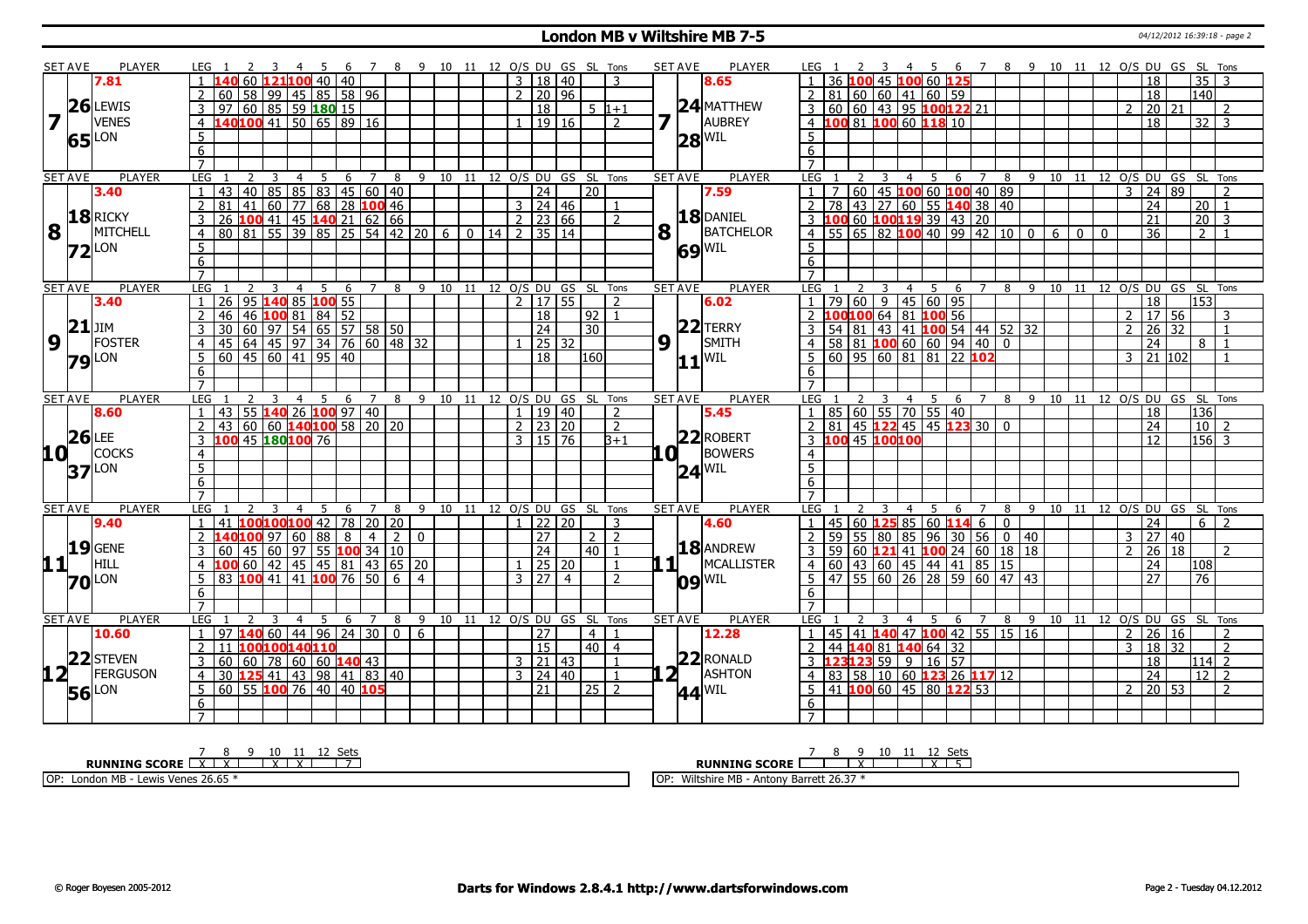# **London MB**

# **Wiltshire MB**

| <b>PLAYER</b>         | lw/Llwonllost |          | <b>AVE</b> | <b>TAVE</b> | <b>POINTS DARTS TONS TON+1180</b> |      |    |  | TONS     | <b>PLAYER</b>            |   |    | W/Liwonilost! | <b>AVE</b> |       | TAVE POINTS DARTS TONS TON+ 180 |                 |    |  | <b>TONS</b> |
|-----------------------|---------------|----------|------------|-------------|-----------------------------------|------|----|--|----------|--------------------------|---|----|---------------|------------|-------|---------------------------------|-----------------|----|--|-------------|
| Jason Wiles           |               |          | 24.10      | 9.20        | 1904                              | 79   |    |  | $8 + C$  | <b>Paul Oakley</b>       |   |    |               | 25.06      | 9.54  | 1930                            | 77              |    |  | $9 + 0$     |
| John Nelson           |               |          | 25.26      | 8.94        | 1844                              | 73 I |    |  | 7+0      | <b>Craig Griffiths</b>   |   |    |               | 26.30      | 6.00  | 1946                            | 74              |    |  | $4 + 2$     |
| Nick Buckingham       |               |          | 22.85      | 10.14       | 2399                              | 105  |    |  | 9+0      | <b>Dave Lewis</b>        |   |    |               | 22.27      | 8.00  | 2383                            | 107             |    |  | $6+0$       |
| <b>Matt Winzar</b>    |               |          | 23.41      | 8.01        | 2130 l                            | 91   |    |  | $7 + 0$  | <b>Chris Daglish</b>     |   |    |               | 26.25      | 12.52 | 2389                            | 91              |    |  | $10 + 0$    |
| <b>Rob Edwards</b>    |               |          | 23.30      | 5.75'       | 1258                              | 54   |    |  | $5 + C$  | <b>Antony Barrett</b>    |   |    |               | 26.37      | 8.00  | 1503                            | 57              |    |  | 7+0         |
| <b>Stephen McHale</b> |               |          | 25.67      | 14.74       | 2362                              | 92   |    |  | $11 + ?$ | Nick Budgen              |   |    |               | 24.58      | 8.60  | 2261                            | 92 <sub>1</sub> |    |  | 7+0         |
| <b>Lewis Venes</b>    |               |          | 26.65      | 7.81        | 1999                              | 75   |    |  | $6 + 1$  | <b>Matthew Aubrey</b>    |   |    |               | 24.28      | 8.65  | 1797                            | 74              |    |  | $8 + 0$     |
| <b>Ricky Mitchell</b> |               |          | 18.72      | 3.40        | 1984                              | 106  |    |  | $3+$     | <b>Daniel Batchelor</b>  |   |    |               | 18.69      | 7.59  | 1962                            | 105             |    |  | 7+0         |
| Jim Foster            |               |          | 21.79      | 3.40        | 2223                              | 102  |    |  | $3 + 0$  | Terry Smith              | W |    |               | 22.1       | 6.02  | 2344                            | 106             |    |  | $6 + 0$     |
| Lee Cocks             |               | $\Omega$ | 26.37      | 8.60        | 1503                              | 57   |    |  | $7+$     | <b>Robert Bowers</b>     |   |    |               | 22.24      | 5.45  | 1201                            | 54              |    |  | $5 + 0$     |
| <b>Gene Hill</b>      |               |          | 19.70      | 9.40        | 2463                              | 125  |    |  | $9 + 0$  | <b>Andrew Mcallister</b> |   |    |               | 18.09      | 4.60  | 2315                            | 128             |    |  | $4 + 0$     |
| Steven Ferguson       |               |          | 22.56      | 10.60       | 2436                              | 108  |    |  | $9 + C$  | <b>Ronald Ashton</b>     | W |    |               | 22.44      | 12.28 | 2379                            | 106             |    |  | $10 + 0$    |
| <b>TOTALS</b>         | 28            | 24       | 22.97      |             | 24505                             | 1067 | 56 |  | $84 + 3$ | <b>TOTALS</b>            |   | 24 |               | 22.79      |       | 24410                           | 1071            | 60 |  | $83 + 2$    |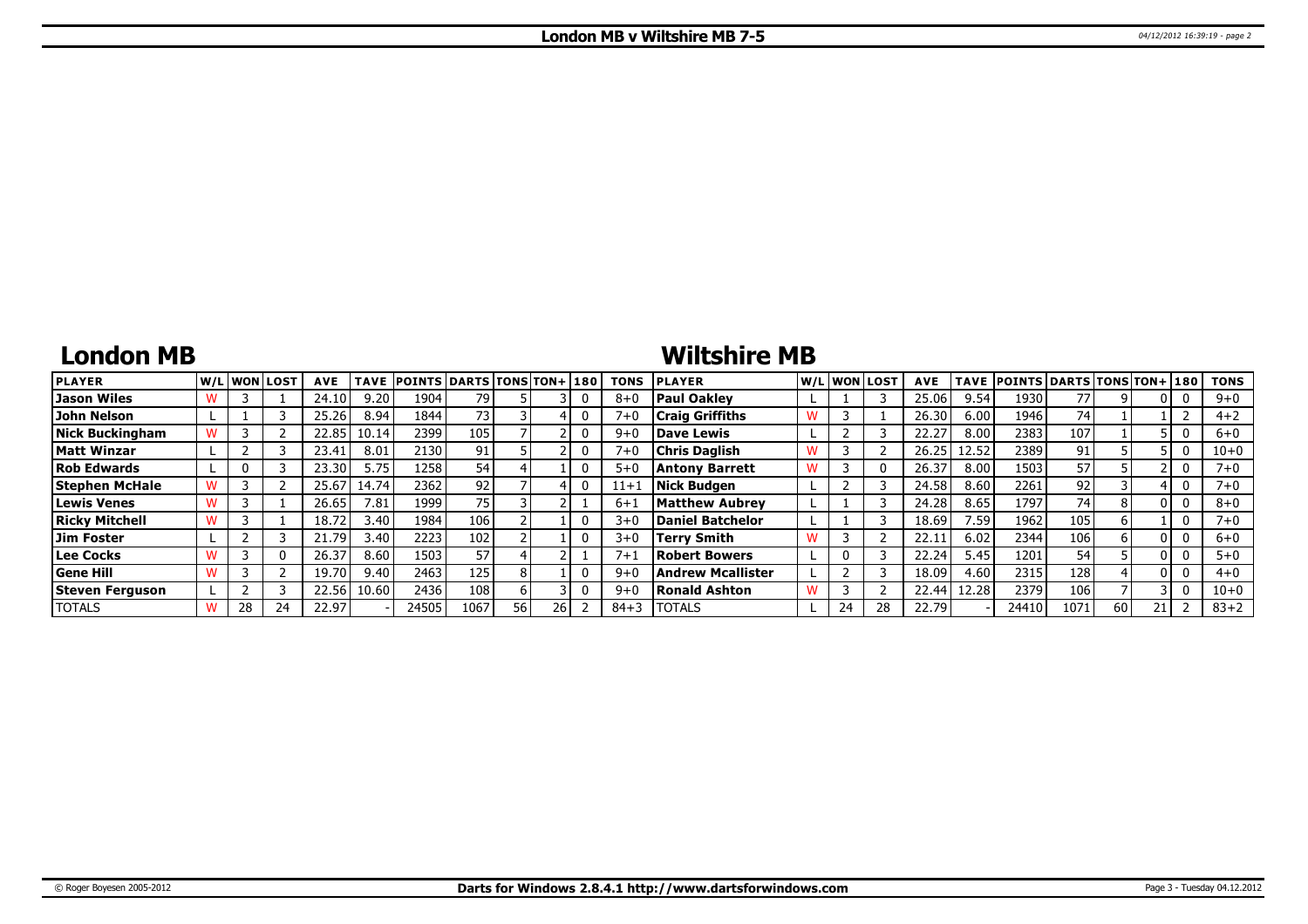#### **London WB v Wiltshire WB 4-2 Department of the US 104/12/2012 16:39:55 - page 1**

|                | <b>SET AVE</b> | <b>PLAYER</b>       | LEG 1<br>$\overline{2}$                                                           | $\overline{\mathbf{3}}$<br>$\overline{4}$                    | - 5            | -6    | 7 8 9 10 11 12 O/S DU GS SL Tons         |                |                |                |                |                                    |                    |                 |                |             | <b>SET AVE</b><br>PLAYER        | LEG 1                                                                                                                  |        |                                                                           |                                      |   |                |   |                |                |               |                     |       | 4 5 6 7 8 9 10 11 12 O/S DU GS SL Tons |
|----------------|----------------|---------------------|-----------------------------------------------------------------------------------|--------------------------------------------------------------|----------------|-------|------------------------------------------|----------------|----------------|----------------|----------------|------------------------------------|--------------------|-----------------|----------------|-------------|---------------------------------|------------------------------------------------------------------------------------------------------------------------|--------|---------------------------------------------------------------------------|--------------------------------------|---|----------------|---|----------------|----------------|---------------|---------------------|-------|----------------------------------------|
|                |                | 5.01                |                                                                                   | 10018060052                                                  |                |       | $26 \mid 28 \mid 10 \mid 4$              |                | 0 <sup>1</sup> | $\overline{4}$ |                | 33<br>-3 I                         | $\overline{4}$     |                 | $2 + 1$        |             | 3.65                            |                                                                                                                        |        | 26                                                                        | 40   43   125   9   43   36   16   0 |   |                |   |                |                |               | 33                  |       | $16$ $\overline{\smash{)}\,2}$         |
|                |                |                     | $\overline{2}$<br>13                                                              | 60   22   <mark>100</mark> 45   83   45   59   34            |                |       |                                          |                |                |                |                | 27                                 |                    | $40$   1        |                |             |                                 | 2                                                                                                                      |        | 25 81 85 100 40 26 30 39 75                                               |                                      |   |                |   |                |                |               | 3 27                | 75    | $\overline{1}$                         |
|                |                | 17 LEANNE           | 85 121 45 28 60 84 78<br>3                                                        |                                                              |                |       |                                          |                |                |                |                | $3 \mid 21 \mid 78$                |                    |                 | $\overline{1}$ |             | $16$ DEBBIE                     |                                                                                                                        |        |                                                                           |                                      |   |                |   |                |                |               | 21                  |       | 195                                    |
| 1              |                | <b>TOPPER</b>       | 85 83 80 92 81 40 20<br>$\overline{4}$                                            |                                                              |                |       | $\overline{0}$                           |                | $0 \mid 20$    |                |                | $2 \mid 29 \mid 20$                |                    |                 |                |             | <b>HUGHES</b>                   | 3 43 26 80 45 26 45 41<br>4 45 60 83 45 30 85 40 26 37                                                                 |        |                                                                           |                                      |   |                |   |                |                |               | 27                  |       | $\overline{50}$                        |
|                |                |                     | $5^{\circ}$                                                                       |                                                              |                |       |                                          |                |                |                |                |                                    |                    |                 |                |             |                                 | $\overline{5}$                                                                                                         |        |                                                                           |                                      |   |                |   |                |                |               |                     |       |                                        |
|                |                | 85 LON              | 6                                                                                 |                                                              |                |       |                                          |                |                |                |                |                                    |                    |                 |                |             | $14^{ WIL }$                    | 6                                                                                                                      |        |                                                                           |                                      |   |                |   |                |                |               |                     |       |                                        |
|                |                |                     | $\overline{7}$                                                                    |                                                              |                |       |                                          |                |                |                |                |                                    |                    |                 |                |             |                                 | $\overline{7}$                                                                                                         |        |                                                                           |                                      |   |                |   |                |                |               |                     |       |                                        |
|                | <b>SET AVE</b> | <b>PLAYER</b>       | LEG 1<br>2                                                                        | $\overline{4}$<br>$\overline{\mathbf{3}}$                    | $\overline{5}$ |       | 6 7 8 9 10 11 12 O/S DU GS SL Tons       |                |                |                |                |                                    |                    |                 |                |             | <b>PLAYER</b><br><b>SET AVE</b> | LEG <sub>1</sub>                                                                                                       | 2 3    |                                                                           |                                      |   |                |   |                |                |               |                     |       | 4 5 6 7 8 9 10 11 12 O/S DU GS SL Tons |
|                |                | 4.84                | $140$ 60 50 85 35 22 <b>101</b> 60 0 0 28 20 1 34 20<br>$\mathbf{1}$              |                                                              |                |       |                                          |                |                |                |                |                                    |                    |                 | $\overline{1}$ |             | 2.46                            | $\overline{1}$                                                                                                         |        | 54 85 37 60 28 37 43 80 0 10 24                                           |                                      |   |                |   |                |                |               | $\overline{33}$     |       | $\overline{43}$                        |
|                |                |                     | 30   60   60   85   60   125   81<br>2                                            |                                                              |                |       |                                          |                |                |                |                | $3 \mid 21 \mid 81$                |                    |                 | $\overline{1}$ |             |                                 | 2 <b>125</b> 55 26 43 60 <b>121</b> 0                                                                                  |        |                                                                           |                                      |   |                |   |                |                |               | $\overline{21}$     |       | $\overline{71}$<br>$\overline{2}$      |
|                |                | $19$ GED            | <b>128</b> 26 26 60 81 40 <b>130</b> 10                                           |                                                              |                |       |                                          |                |                |                |                | $1 \overline{22} \overline{10}$    |                    |                 | $\mathcal{L}$  |             | <b>15</b> SUE                   |                                                                                                                        |        | 45 7 49 41 58 22 45                                                       |                                      |   |                |   |                |                |               | $\overline{21}$     |       | 234                                    |
|                |                | <b>CARNEY</b>       |                                                                                   |                                                              |                |       |                                          |                |                |                |                |                                    |                    |                 |                |             | HARVEY                          | $\overline{4}$                                                                                                         |        |                                                                           |                                      |   |                |   |                |                |               |                     |       |                                        |
|                |                |                     | $\overline{4}$                                                                    |                                                              |                |       |                                          |                |                |                |                |                                    |                    |                 |                |             |                                 | $\overline{5}$                                                                                                         |        |                                                                           |                                      |   |                |   |                |                |               |                     |       |                                        |
|                |                | $52$ <sup>LON</sup> | 5                                                                                 |                                                              |                |       |                                          |                |                |                |                |                                    |                    |                 |                |             | <b>40 WIL</b>                   |                                                                                                                        |        |                                                                           |                                      |   |                |   |                |                |               |                     |       |                                        |
|                |                |                     | 6                                                                                 |                                                              |                |       |                                          |                |                |                |                |                                    |                    |                 |                |             |                                 | 6                                                                                                                      |        |                                                                           |                                      |   |                |   |                |                |               |                     |       |                                        |
|                | <b>SET AVE</b> | <b>PLAYER</b>       |                                                                                   | $\overline{4}$<br>3                                          |                |       |                                          |                |                |                |                |                                    |                    |                 |                |             | <b>PLAYER</b>                   | LEG                                                                                                                    |        |                                                                           |                                      |   |                |   |                |                |               |                     |       | 6 7 8 9 10 11 12 0/S DU GS SL Tons     |
|                |                | 3.80                | LEG<br>81                                                                         | 75 60 65 30 37 59 22 20                                      |                | 5 6 7 | 8                                        | 9              | 10             | 11             |                | 12 O/S DU GS SL<br>$\overline{27}$ |                    | 52              | Tons           |             | <b>SET AVE</b><br>5.00          | 41                                                                                                                     | 100100 |                                                                           | 4 5<br>60  41   59   80   0   12   8 |   |                |   |                |                |               | $\overline{28}$     | 8     |                                        |
|                |                |                     | 60 60 100 81 140<br>2                                                             |                                                              |                |       |                                          |                |                |                |                | $3 \mid 21 \mid 20$                |                    |                 | $\overline{z}$ |             |                                 |                                                                                                                        |        |                                                                           |                                      |   |                |   |                |                |               | 18                  |       | l217l                                  |
|                |                | 16 ANDREA           | 3<br>25                                                                           |                                                              |                |       |                                          |                |                |                |                | $\overline{27}$                    |                    | 121             |                |             | 16 KAYLEIGH                     | 2 65 85 41 30 3 60 <sup>2</sup><br>3 60 80 26 <b>100</b> 45 60 25 0 83 22<br>4 40 28 41 60 60 30 <b>100</b> 32 60 30 6 |        |                                                                           |                                      |   |                |   |                |                | $\mathcal{E}$ | 30 <sup>1</sup>     | 22    |                                        |
| 3              |                | <b>WALKER</b>       | 50 60 60 140 60 71 40 10                                                          |                                                              |                |       |                                          | $\boxed{0}$    | $6\sqrt{2}$    |                | $\overline{0}$ | 2  41                              | $\mathcal{L}$      |                 |                | 3           | <b>WOOLF</b><br>п.              |                                                                                                                        |        |                                                                           |                                      |   |                |   |                | $\Omega$       |               | $\overline{39}$     |       | $14$   1                               |
|                |                |                     | $\overline{4}$<br>45 85 73 25 41 60 52 60                                         |                                                              |                |       |                                          |                |                |                |                |                                    |                    |                 |                |             |                                 | $5 60 26 60 60$ 100 60 69 23 43                                                                                        |        |                                                                           |                                      |   |                |   |                |                |               | $2 \mid 26 \mid 43$ |       | $\mathbf{1}$                           |
|                |                | $23$ LON            | .5.                                                                               |                                                              |                |       |                                          |                |                |                |                | 24                                 |                    | 60              |                |             | $13$ <sup>WIL</sup>             |                                                                                                                        |        |                                                                           |                                      |   |                |   |                |                |               |                     |       |                                        |
|                |                |                     | 6<br>$\overline{7}$                                                               |                                                              |                |       |                                          |                |                |                |                |                                    |                    |                 |                |             |                                 | 6<br>$\overline{7}$                                                                                                    |        |                                                                           |                                      |   |                |   |                |                |               |                     |       |                                        |
|                | <b>SET AVE</b> | <b>PLAYER</b>       | LEG <sub>1</sub>                                                                  | $\mathbf{R}$<br>$\overline{4}$                               | 5              |       | 6 7 8 9 10 11 12 O/S DU GS SL Tons       |                |                |                |                |                                    |                    |                 |                |             | <b>PLAYER</b><br><b>SET AVE</b> | LEG 1                                                                                                                  |        |                                                                           |                                      |   |                |   |                |                |               |                     |       | 4 5 6 7 8 9 10 11 12 O/S DU GS SL Tons |
|                |                | 4.45                | 5.<br>$\overline{1}$                                                              | $\vert$ 60   36   61   60   60   60   22   11   17   39   30 |                |       |                                          |                |                |                |                | 42                                 |                    | 30 <sup>1</sup> |                |             | 4.80                            | $\overline{1}$                                                                                                         |        | 45   26   45   26   <b>140</b>   45   30   45   41   38   0   15   2   41 |                                      |   |                |   |                |                |               |                     | 5.    |                                        |
|                |                |                     | $\overline{z}$<br>66                                                              | 70 45 66 100 60 54 40                                        |                |       |                                          |                |                |                |                | $3 \ 24 \ 40$                      |                    |                 |                |             |                                 | $\sqrt{2}$<br>16                                                                                                       |        | 85 45 45 52 100 26 58                                                     |                                      |   |                |   |                |                |               | $\overline{24}$     |       | 74 I                                   |
|                |                | $16$ LISA           | 45 60 100 26 81 120 33 0 0 0 18 18 1 34 18                                        |                                                              |                |       |                                          |                |                |                |                |                                    |                    |                 | $\overline{2}$ |             | $15$ LORRAINE                   | $3 \mid 30 \mid 45 \mid 45$ 140 60 83 24 46 0 14 0                                                                     |        |                                                                           |                                      |   |                |   |                |                |               | 33                  |       | 14                                     |
| 4              |                | <b>DUNFORD</b>      | 30 125 60 60 60 50 76 40<br>$\overline{4}$                                        |                                                              |                |       |                                          |                |                |                |                | $2 \times 123 \times 40$           |                    |                 |                | 4 1         | <b>KEMP</b>                     | $4 \mid 41 \mid 41 \mid 45 \mid 60$ <b>100</b> 60 80 34                                                                |        |                                                                           |                                      |   |                |   |                |                |               | $\overline{24}$     |       | 40 <sup>1</sup>                        |
|                |                |                     | 5                                                                                 |                                                              |                |       |                                          |                |                |                |                |                                    |                    |                 |                |             |                                 | 5                                                                                                                      |        |                                                                           |                                      |   |                |   |                |                |               |                     |       |                                        |
|                |                | $05$ <sup>LON</sup> | 6                                                                                 |                                                              |                |       |                                          |                |                |                |                |                                    |                    |                 |                |             |                                 |                                                                                                                        |        |                                                                           |                                      |   |                |   |                |                |               |                     |       |                                        |
|                |                |                     |                                                                                   |                                                              |                |       |                                          |                |                |                |                |                                    |                    |                 |                |             | $38$ <sup>WIL</sup>             |                                                                                                                        |        |                                                                           |                                      |   |                |   |                |                |               |                     |       |                                        |
|                |                |                     |                                                                                   |                                                              |                |       |                                          |                |                |                |                |                                    |                    |                 |                |             |                                 | 6                                                                                                                      |        |                                                                           |                                      |   |                |   |                |                |               |                     |       |                                        |
|                |                |                     |                                                                                   |                                                              |                |       |                                          |                |                |                |                |                                    |                    |                 |                |             |                                 | $\overline{7}$                                                                                                         |        |                                                                           |                                      |   |                |   |                |                |               |                     |       |                                        |
|                | <b>SET AVE</b> | <b>PLAYER</b>       | LEG                                                                               | 4                                                            |                | 6     | 8                                        | $\mathsf{q}$   | 10             | 11             |                | 12 O/S DU GS SL                    |                    |                 | Tons           |             | <b>SET AVE</b><br><b>PLAYER</b> | <b>LEG</b>                                                                                                             |        | 4                                                                         |                                      | 6 |                | 8 |                |                |               |                     |       | 9 10 11 12 O/S DU GS SL Tons           |
|                |                | 2.40                | 15   22   81   80   41   55   81   58                                             |                                                              |                |       |                                          |                |                |                |                | 24                                 |                    | 68              |                |             | 4.11                            |                                                                                                                        |        | 60   45   100 11   40   60   43   86   56                                 |                                      |   |                |   |                |                | 3             | 27 56               |       | $\mathbf{1}$                           |
|                |                |                     | 26 <br>13                                                                         | $\begin{array}{c} \boxed{9} \end{array}$                     |                |       | <b>100</b> 5 <b>140</b> 60 44 32 32 0 26 |                |                |                |                | 3   45                             |                    |                 | $\mathcal{L}$  |             | <b>CAROL</b>                    |                                                                                                                        |        | 80   42   78   41   24   100   18   12   3                                |                                      |   |                |   | $\mathbf{0}$   |                |               | $\overline{42}$     |       | $\overline{2}$<br>$\overline{z}$       |
|                |                | $13$ LYNDA          | $\overline{3}$                                                                    |                                                              |                |       |                                          | 41 42          |                |                |                | 30                                 |                    | 82              |                |             | 14                              |                                                                                                                        |        |                                                                           |                                      |   |                |   |                |                | $\mathbf{3}$  |                     | 33 16 |                                        |
| 5 <sub>1</sub> |                | <b>BIONDINI</b>     | <u>26 18 79 41 57 29 45 41 41</u><br>41 60 56 58 85 55 48 35 37<br>$\overline{4}$ |                                                              |                |       |                                          |                | $\Omega$       | $\Omega$       |                | $\overline{33}$                    |                    | 26              |                | 5           |                                 | 3 60 9 43 92 59 26 85 111 0 0 16<br>4 43 45 60 45 45 66 42 22 50 43 40                                                 |        |                                                                           |                                      |   |                |   |                |                |               | 2 32 40             |       |                                        |
|                |                |                     | 5 <sup>5</sup>                                                                    |                                                              |                |       |                                          |                |                |                |                |                                    |                    |                 |                |             | <b>BOWERS</b>                   | 5                                                                                                                      |        |                                                                           |                                      |   |                |   |                |                |               |                     |       |                                        |
|                |                | 85 LON              | 6                                                                                 |                                                              |                |       |                                          |                |                |                |                |                                    |                    |                 |                |             | $94$ <sub>WIL</sub>             | 6                                                                                                                      |        |                                                                           |                                      |   |                |   |                |                |               |                     |       |                                        |
|                |                |                     | $\overline{7}$                                                                    |                                                              |                |       |                                          |                |                |                |                |                                    |                    |                 |                |             |                                 | $\overline{7}$                                                                                                         |        |                                                                           |                                      |   |                |   |                |                |               |                     |       |                                        |
|                | <b>SET AVE</b> | PLAYER              | LEG                                                                               | ्र<br>4                                                      | -5             | -6    | 7<br>8                                   | $\mathsf{q}$   | 10 11          |                |                | 12 O/S DU GS SL Tons               |                    |                 |                |             | PLAYER<br><b>SET AVE</b>        | LEG                                                                                                                    |        | 4                                                                         | - 5                                  | 6 | $\overline{7}$ |   |                |                |               |                     |       | 8 9 10 11 12 O/S DU GS SL Tons         |
|                |                | 5.38                | 45   60   100 100 100   32   23   41<br>$\overline{1}$                            |                                                              |                |       |                                          |                |                |                |                | $3 \mid 24 \mid 41$                |                    |                 | -3             |             | 2.40                            | $\vert$ 1                                                                                                              |        | 81   4   58   22   58   45 <b>140</b>                                     |                                      |   |                |   |                |                |               | 21                  |       | 93<br>$\overline{\mathbf{1}}$          |
|                |                |                     | 41 28 60 81 40 58 100 53<br>2                                                     |                                                              |                |       |                                          | $\overline{0}$ |                | $0$ 35 0 1     |                |                                    | $\vert 43 \vert 2$ |                 | $\overline{1}$ |             |                                 | 2                                                                                                                      |        | 81   26   51   100   26   41   39   47   76   0                           |                                      |   |                |   | $\overline{0}$ | $\overline{0}$ |               | 45                  |       | $\overline{14}$                        |
|                |                | $16$ SUSAN          | 41 81 24 30 138<br>$\overline{3}$                                                 |                                                              |                | 89 86 | $\overline{\circ}$                       | 12             |                |                |                | $1 \ 25 \ 12$                      |                    |                 |                |             | 13JENNIFER                      | $3 \overline{)39 \overline{)45}$ 7 60 26 81 41 62                                                                      |        |                                                                           |                                      |   |                |   |                |                |               | $\overline{24}$     |       | 140                                    |
| <b>6</b>       |                | HOLT                | $\overline{4}$                                                                    |                                                              |                |       |                                          |                |                |                |                |                                    |                    |                 |                | $6\sqrt{ }$ | <b>CROSS</b>                    | $\overline{4}$                                                                                                         |        |                                                                           |                                      |   |                |   |                |                |               |                     |       |                                        |
|                |                |                     | 5                                                                                 |                                                              |                |       |                                          |                |                |                |                |                                    |                    |                 |                |             |                                 | $\overline{5}$                                                                                                         |        |                                                                           |                                      |   |                |   |                |                |               |                     |       |                                        |
|                |                | $34$ <sup>LON</sup> | 6                                                                                 |                                                              |                |       |                                          |                |                |                |                |                                    |                    |                 |                |             | $96$ <sup>WIL</sup>             | 6                                                                                                                      |        |                                                                           |                                      |   |                |   |                |                |               |                     |       |                                        |

**RUNNING SCORE** 1 X 2 X 3 4 X 5 6 X Sets 4 OP: London WB - Ged Carney 19.52 \* **RUNNING SCORE**  $\begin{array}{|c|c|c|c|c|}\n\hline\n & 2 & 3 & 4 & 5 & 6 & \text{Sets}} \\
\hline\n\end{array}$ OP: Wiltshire WB - Kayleigh Woolf 16.13 \*